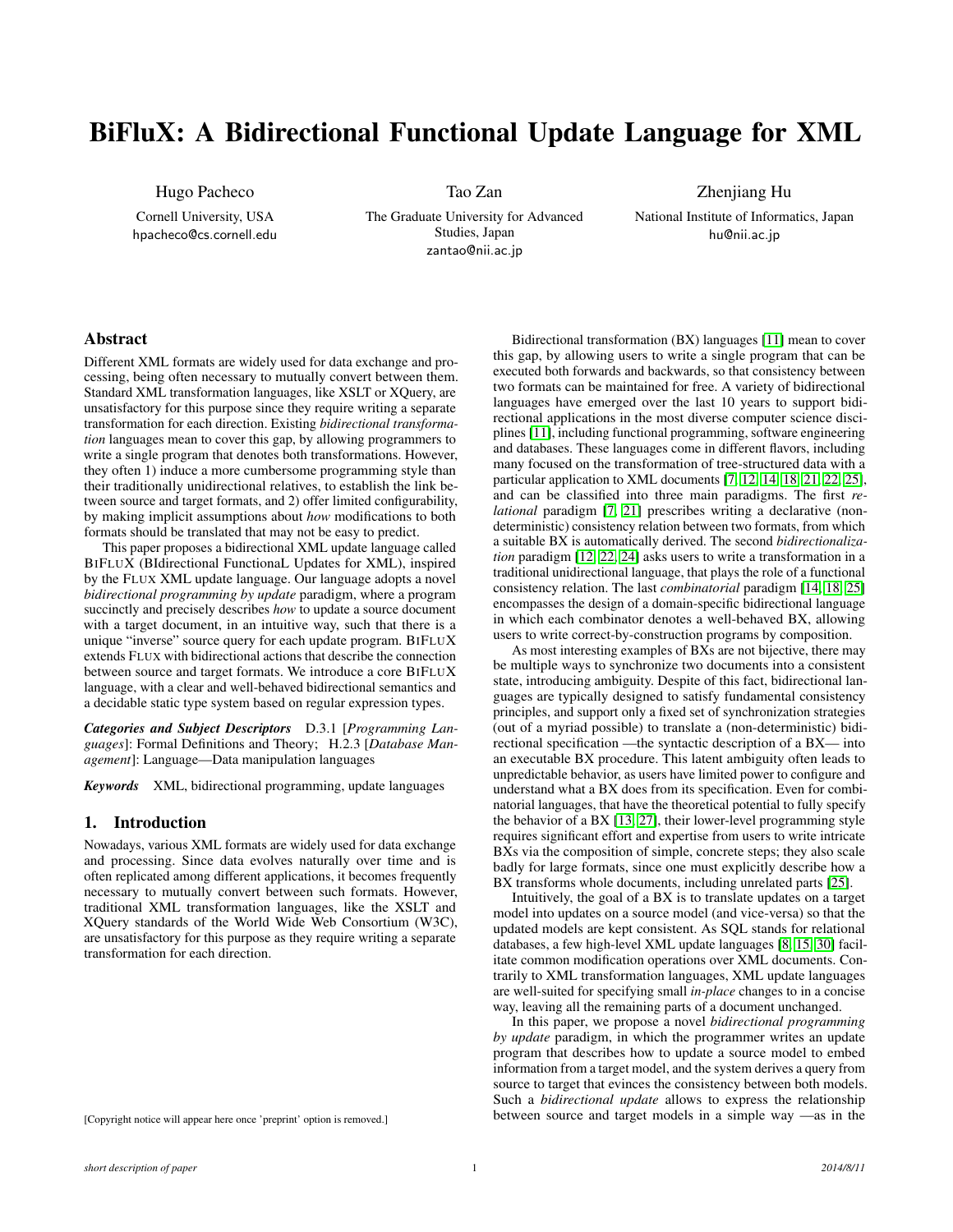relational paradigm— by saying *which* related source parts are to be updated, but combined with additional actions that supply the missing pieces to tame the ambiguity in *how* target modifications are reflected —as in the combinatorial paradigm. For a wide class of BXs usually known as *lenses* [\[13\]](#page-11-9), that have a data flow from *source* to *view*, this paradigm opens a new axis in the BX design space that enjoys a unique tradeoff between the declarative style of relational approaches and the stepwise style of combinatorial approaches. This paper demonstrates that a new family of *bidirectional update languages*, featuring an hybrid programming style, can render bidirectional programming more user friendly.

From a linguistic perspective, the main contribution of this paper is conceptual: we propose the idea of extending an update language with bidirectional features to write, directly and at a nice level of abstraction, a view update translation strategy which bundles all the necessary pieces to build a BX. Concretely, we design BIFLUX, a type-safe, declarative and expressive language for the bidirectional updating of XML documents that is deeply inspired by FLUX [\[8\]](#page-11-11), a simple and well-designed functional XML update language. We lift unidirectional FLUX updates to bidirectional BIFLUX updates by imbuing them with an additional notion of view. Reading updates as BXs will motivate a few language extensions to original FLUX, and require a suitable bidirectional semantics and extra static conditions on BIFLUX programs to ensure that they build well-behaved BXs.

We demonstrate the usefulness of BIFLUX by illustrating typical examples of BXs written as bidirectional update programs. These help clarifying the stylistic differences to traditional bidirectional programming approaches, and substantiate that bidirectional update languages can combine a declarative language notation with a flexible and clear semantics. BIFLUX has been fully implemented and tested with many examples including those in this paper.

The rest of the paper is organized as follows. After briefly explaining the novel features of BIFLUX in Section [2,](#page-1-0) we show typical examples of BIFLUX programs in Section [3.](#page-2-0) Section [4](#page-4-0) presents the core BIFLUX language that can be used to interpret high-level BI-FLUX programs either as unidirectional or bidirectional updates, and Section [5](#page-6-0) discusses the static typing and semantics of core BI-FLUX. Section [6](#page-9-0) formalizes the translation from high-level to core BIFLUX, Section [7](#page-10-0) compares our approach with related work on bidirectional and XML programming, and Section [8](#page-10-1) concludes with a synthesis of the main ideas and directions for future work.

# <span id="page-1-0"></span>2. A Bidirectional Update Language

Before giving concrete examples in Section [3,](#page-2-0) we start with a brief explanation of the features of BIFLUX and its informal semantics to show the big picture of our general framework.

# 2.1 BIFLUX syntax

We define the high-level syntax of BIFLUX in Figure [1](#page-2-1) as a modest syntactic extension to FLUX; the new features are highlighted in green. Similarly to FLUX [\[8\]](#page-11-11), BIFLUX enjoys a clear semantics and syntactic typechecking by translating programs into a canonical core language. Our examples assume an informal familiarity with commonplace XML technologies like XQuery expressions, XPath paths and XDuce-style regular expression types.

To have a taste of BIFLUX, imagine that we want to update the last author of a particular book with title 'Querying XML' in a database of books with type

 $books[book[title[string], author[string]^{+}]^{*}]$ 

using a view of type  $author[string]$ . We can accomplish this by writing an update (with source \$source and view \$view):<sup>[1](#page-1-1)</sup>

```
UPDATE $source/books/book BY {
 REPLACE author[last()] WITH $view
```

```
} WHERE SOURCE title = "Querying XML"
```
FLUX*-like syntax* At first glance, bidirectional BIFLUX programs look just like regular FLUX programs. We omit the syntactic definitions of expressions  $Expr$ , paths  $Path$ , and patterns  $Pat$ . Variables  $Var$  are written  $x, fy$ , etc. Statements  $Stmt$  include conditionals, composition, let-binding, case expressions or updates, which may be guarded by a WHERE clause that defines a set of conditions. Statements can be empty {} or parenthesized using braces {Stmt}. As in FLUX, *in-place* updates U pd can be *singular*, to update single trees, or *plural*, to update the children of each selected tree. Single insertions (INSERT BEFORE/AFTER) insert a value before or after each node selected by a path, while plural insertions (INSERT AS FIRST/LAST INTO) insert a value at the first or last position of the child-list of each selected node. Singular deletions (DELETE) delete each selected node, while plural deletions (DELETE FROM) delete their content. Single replacements (REPLACE WITH) replace each node selected by a path, while plural replacements (REPLACE IN) replace their content. Single updates UPDATE BY apply a statement to each tree in the result of a path.

*Source and view matching* The main difference in BIFLUX is that updates on sources carry an additional notion of view, what becomes syntactically evident with a new *non-in-place* UPDATE FOR VIEW operation that synchronizes a source sequence with a view sequence. Such synchronization can be configured by the programmer via a matching condition that aligns source and view nodes, and a triple of matching/unmatching clauses that describe the actions for individual source-view nodes. When two source and view nodes MATCH, a bidirectional statement is executed to update the source using the view; an unmatched view node (UNMATCHV) creates a new node in the source, either as a default or according to a unidirectional CREATE statement that provides a fresh source node to be normally updated with the existing view node; an unmatched source node (UNMATCHS) is DELETEd by default, but we may KEEP it by providing a unidirectional statement describing how to invalidate the given WHERE SOURCE selection criteria. While UPDATE FOR VIEW statements are intrinsically bidirectional, the same BIFLUX syntax (e.g., DELETE) may be overloaded and denote either a bidirectional or a unidirectional update depending on the context. The rule is that all BIFLUX statements are bidirectional, except inside UNMATCHS or UNMATCHV clauses. An example that puts all these features to use is illustrated later in Figure [3.](#page-3-0)

*Pattern matching* Another significant difference to FLUX is the support for pattern matching. This is a very useful feature of XML transformation languages like XDuce [\[17\]](#page-11-14) or CDuce [\[3\]](#page-11-15), that allow matching tree patterns against the input data to transform it into an output of different shape. Typical XML update languages like XQuery! [\[15\]](#page-11-12) or FLUX [\[8\]](#page-11-11) do not support pattern matching, since it is not essential and may be more difficult to optimize, and they use solely paths to navigate to the portions of the input documents that are to be updated in-place. In BIFLUX, pattern matching can be used to guide the update based on the structure of the data (via LET and CASE statements), and is mostly useful for non-in-place updates that match source and view formats of different shapes.

*Source/view/normal expressions* Our language considers three kinds of source, view or normal variables. Expressions in IF, LET, CASE or WHERE clauses support additional tags to disambiguate if they refer to only the SOURCE, to only the VIEW, or to the global environment of an update. These tags can be ignored at first glance and will in fact be omitted in our examples, as they are inferable from context information for each update. Update procedures are omitted but can be easily added to the language.

<span id="page-1-1"></span><sup>&</sup>lt;sup>1</sup> The position-dependent  $last()$  XPath function is actually not supported in our path expressions, and is desugared in BIFLUX using pattern matching.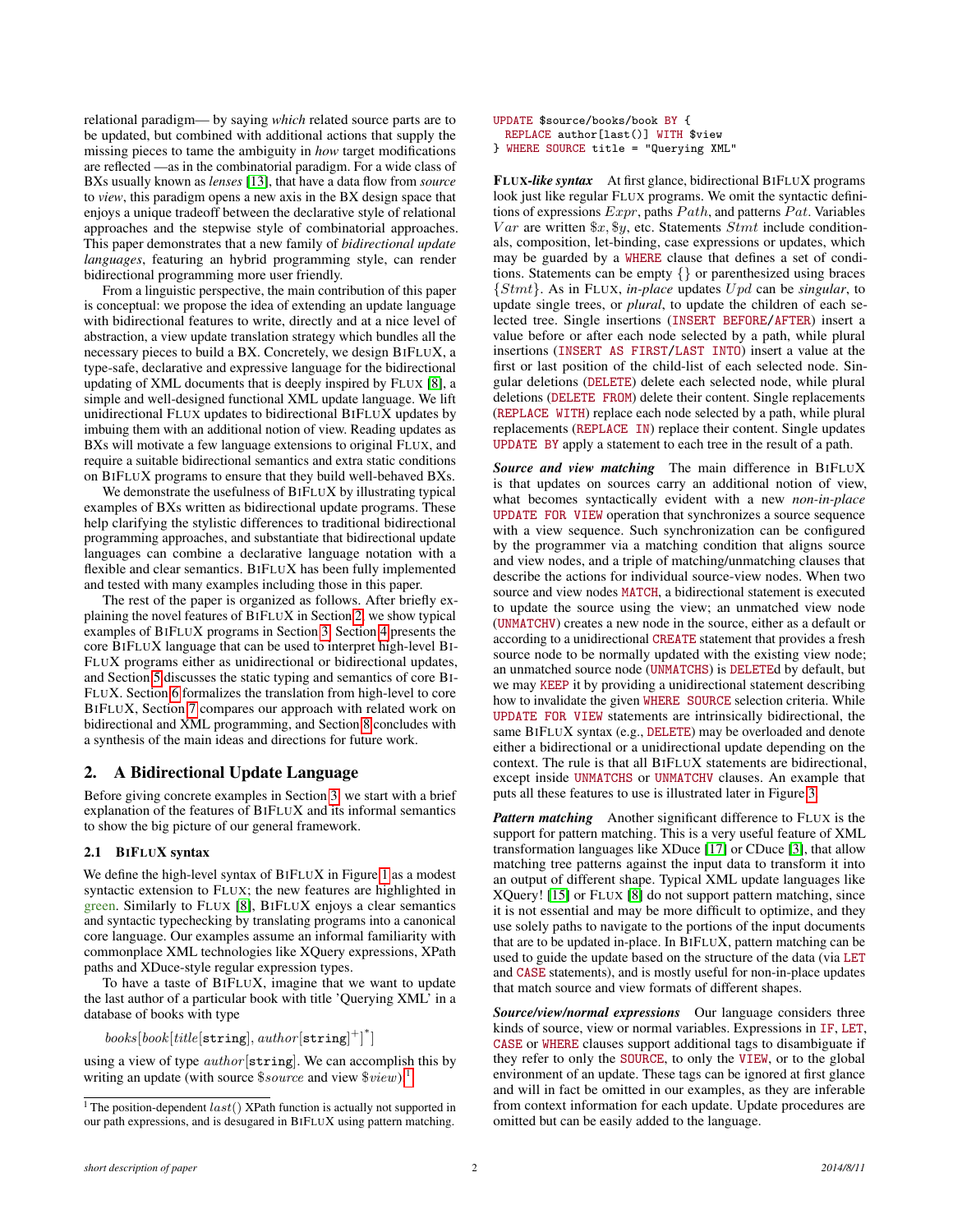<span id="page-2-1"></span>

| <i>Stmt</i> |                             | $\therefore$ Upd [WHERE Conds]   Stmt; Stmt   { Stmt }   { }         | $\mathit{Cases}$ | $\therefore$ Pat $\rightarrow$ Stmt   Cases ' ' Cases |
|-------------|-----------------------------|----------------------------------------------------------------------|------------------|-------------------------------------------------------|
|             |                             | IF $Tag$ $Expr$ THEN $Stmt$ ELSE $Stmt$                              | VStmt            | $\equiv \{ VStmt \}   VUpd$                           |
|             |                             | LET Tag $Pat = Expr$ IN $Stmt$                                       |                  | $VUpd'$  ' $VUpd$                                     |
|             |                             | CASE $Tag$ $Expr$ OF $\{ \text{ \textit{Cases} } \}$                 | VUpd             | $\therefore$ MATCH $\rightarrow$ Stmt                 |
| Upd         | $\mathbb{R}^2 = \mathbb{R}$ | INSERT (BEFORE   AFTER) $Path$ VALUE $Expr$                          |                  | UNMATCHS $\rightarrow S t m t$                        |
|             |                             | INSERT AS (FIRST   LAST) INTO $Path$ VALUE $Expr$                    |                  | UNMATCHV $\rightarrow S t m t$                        |
|             |                             | DELETE [FROM] $PatPath$   REPLACE [IN] $PatPath$ WITH $Expr$ $Match$ |                  | $\equiv$ MATCHING BY $Path$                           |
|             |                             | UPDATE $Path$ BY $Stmt$                                              |                  | MATCHING SOURCE BY Path                               |
|             |                             | UPDATE $Path$ BY $VStmt$ for view $PatPath$ [Match]                  |                  | VIEW BY $Path$                                        |
|             |                             | KEEP $Path$   CREATE VALUE $Expr$                                    | PatPath          | $\equiv$ [Pat IN] Path                                |
| Conds       | $\mathbb{R}^2 = \mathbb{R}$ | $Tag\; Expr$ [; Conds]   Tag Var := $Expr$ [; Conds]                 | Taq              | $ ::=$ [SOURCE   VIEW]                                |

Figure 1: Concrete syntax of BIFLUX updates.

## 2.2 Informal semantics and general framework

In general, a BIFLUX update is executed for a particular source and view as follows: a source path is evaluated over the current source, yielding a *source focus selection*, to be recursively updated using a *view focus selection* computed by evaluating a view path over the current view, until all the view information is embedded into the source. View and source focus selections denote the mutable parts of the source and view trees that can be updated and used by the update, and subexpressions of the update may restrict the focuses.

Despite the emphasis is on writing updates, BIFLUX programs have a bidirectional interpretation. They can be read as 1) an *update function*  $U(s, v') = s'$  that updates a source s into a new source s' which contains a given view  $v'$ , or 2) a *query function*  $Q(s) = v$  that computes a view  $v$  from a given source  $s$ ; these functions may be partial<sup>[2](#page-2-2)</sup>. For the example at the beginning of this section, (assuming that books are uniquely identified by their titles) the corresponding query function is semantically equivalent to the XPath expression that returns the last author of the respective source book:

#### \$source/books/book[title="Querying XML"]/author[last()]

Our language is carefully designed to ensure that the inferred relationship between sources and views is deterministic, so that capturing it by a query function is appropriate. In other words, there exists a unique query function for each update program written in our language. Moreover, its bidirectional semantics satisfies two basilar synchronization properties; that an update  $U$  consistently embeds view information to the source, without view side-effects:

$$
U(s, v') = s' \implies Q(s') = v'
$$
UPDATEQUENT

and that it does not update already consistent sources:

$$
Q(s) = v \Rightarrow U(s, v) = s
$$
 QUERVUPDATE

These two properties are commonly known as the well-behavedness laws of lenses in the bidirectional programming community [\[11\]](#page-11-0).

For an example of a FLUX update that is not (syntactically) valid as a BIFLUX update, imagine that we had written instead:

```
UPDATE $source/books/book BY {
 INSERT AS LAST INTO author VALUE $view
} WHERE SOURCE title = "Querying XML"
```
This update function is not idempotent on sources, since it always inserts the view as an extra author of the source book, violating QUERYU[PDATE](#page-2-3): even when the view is already an author of the source book, a new duplicated author is inserted. Such class of valid BIFLUX updates can be statically checked, namely as the programs for which update normalization and typechecking succeed.

The general architecture of our bidirectional updating framework is illustrated in Figure [2.](#page-2-4) A BIFLUX program is evaluated in two

<span id="page-2-4"></span>

Figure 2: Architecture of the BIFLUX framework.

stages. First, it is statically compiled against a source and a view schema (represented as DTDs), producing a bidirectional executable. The generated executable can then be evaluated bidirectionally for particular XML documents conforming to the DTDs: in forward mode as a query  $Q$ , or in backward mode as an update  $U$ .

# <span id="page-2-0"></span>3. Examples

This section illustrates how writing a bidirectional update feels like to a programmer, through a series of BX examples using BIFLUX:

- <span id="page-2-6"></span>Example [3.1](#page-2-5) demonstrates how the new bidirectional notation, in combination with ordinary unidirectional FLUX updates, can be used to intuitively describe a bidirectional update;
- <span id="page-2-3"></span>Example [3.2](#page-3-1) illustrates nested bidirectional updates and flexible non-local matching behavior;

Example [3.3](#page-3-2) showcases pattern matching and recursive procedures.

#### <span id="page-2-5"></span>3.1 Institutional address book example

Consider a typical address book represented by the DTD from Figure [4.](#page-3-0) An address book contains a list of persons, each possessing a name, a list of emails and an optional telephone number. Let us start with the following XML address book with three persons:

```
<addrbook><person><name>Hugo Pacheco</name>
   <email>hpacheco@nii.ac.jp</email>
   <email>hpacheco@gmail.com</email></person>
 <person><name>John Doe</name>
   <email>doe@domain.com</email></person>
 <person><name>Zhenjiang Hu</name><email>zh@nii.ac.jp
   </email><tel>+81-3-4212-2530</tel></person>
</addrbook>
```
On the other hand, the NII's administrative services may keep only a view with the name and institutional address of employees (people with an email at "nii.ac.jp"), as shown in the DTD from Figure [5.](#page-3-3)

<span id="page-2-2"></span><sup>&</sup>lt;sup>2</sup> We represent the undefined value as  $\perp$ , failure of a partial function f as  $f v = \hat{\perp}$  and partial inclusion  $(v \sqsubseteq v')$  as  $v \neq \perp \Rightarrow v = v'$ .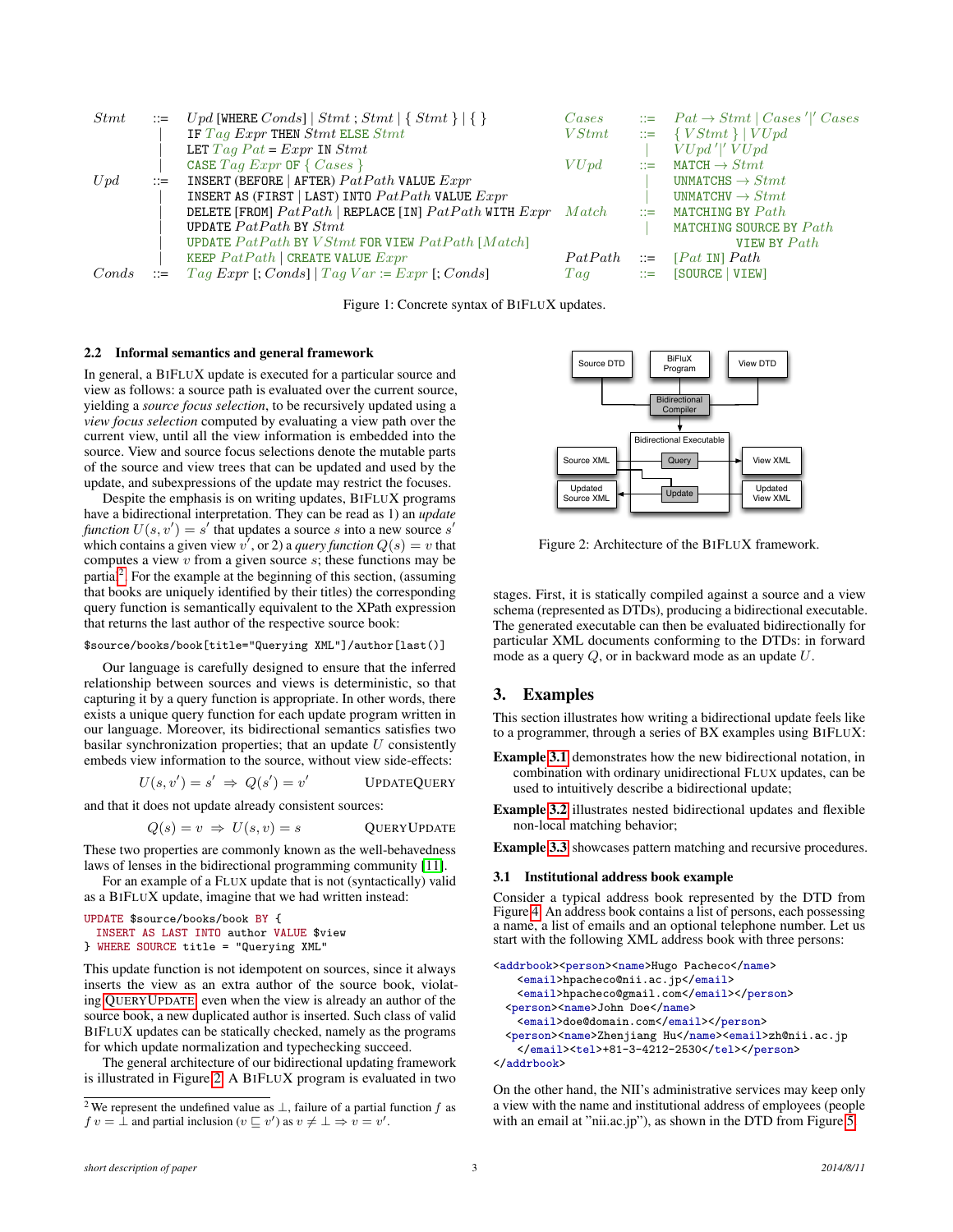```
PROCEDURE niibook(SOURCE $source AS s:addrbook, VIEW $view AS v:niibook) =
UPDATE $source/addrbook/person BY {
 MATCH -> REPLACE email [ends-with(text(),'nii.ac.jp')][1] WITH $email'
| UNMATCHV -> CREATE VALUE <person> <name/> <tel>+81-3-4212-2000</tel> </person> <!ELEMENT name(#PCDATA)>
| UNMATCHS -> KEEP . ; DELETE email[ends-with(text(),'nii.ac.jp')]
} FOR VIEW employee[$name AS v:name, $email' AS v:email] IN $view/niibook/employee
<!ELEMENT tel(#PCDATA)> ]>
                                                                                  <!DOCTYPE addrbook [
                                                                                  <!ELEMENT addrbook(person*)>
                                                                                  <!ELEMENT person(name,email*,tel?)>
                                                                                  <!ELEMENT email(#PCDATA)>
```
MATCHING BY name WHERE email[ends-with(text(),'nii.ac.jp')]

Figure 3: BIFLUX update for the institutional address book example.

Figure 4: A simple address book DTD.

We can easily write a bidirectional update in BIFLUX to synchronize these two formats, as illustrated in Figure  $3<sup>3</sup>$  $3<sup>3</sup>$ . The root procedure niibook takes as arguments the root source and view variables. It focuses on a sequence of source persons by traversing down the path \$source/addrbook/person, selecting only those that have NII emails, and focuses on a sequence of view employees by traversing up the (injective) path \$view/niibook/employee. Elements in the two sequences are matched by their names. For matching person-employee pairs, the person's first NII email is updated with the employee's email. If a new unmatched employee exists in the view, a new person with a default telephone is created in the source (inheriting its view name and email). If an old unmatched person exists in the source, all its NII emails are deleted.

The unique query for this example simply keeps the first institutional email of each person working at the NII:

```
<niibook><employee><name>Hugo Pacheco</name>
   <email>hpacheco@nii.ac.jp</email></employee>
<employee><name>Zhenjiang Hu</name>
 <email>zh@nii.ac.jp</email></employee>
</niibook>
```
The update function is more interesting. For instance, if we add Tao (in alphabetical order) as a new NII employee, fix Zhenjiang's email and delete Hugo, we get an updated source where John is left unchanged, Tao is created with a default telephone number (as his name does not match any name in the original source), Zhenjiang's NII email is updated and the NII email of Hugo is deleted:

```
<addrbook><person><name>Hugo Pacheco</name>
    <email>hpacheco@gmail.com</email></person>
 <person><name>John Doe</name>
   <email>doe@domain.com</email></person>
 <person><name>Tao Zan</name><email>zantao@nii.ac.jp
   </email><tel>+81-3-4212-2000</tel></person>
 <person><name>Zhenjiang Hu</name><email>hu@nii.ac.jp
   </email><tel>+81-3-4212-2530</tel></person>
</addrbook>
```
Note that if we queried the updated address book again, we would get a view with the names and NII emails of only Tao and Zhenjiang.

As a BX side note, this precise behavior can not be achieved using the existing typical declarative BX languages, which are not designed with fine user control in mind; alignment-aware combinatorial BX languages could be tailored to produce similar behavior, but getting it right requires much higher effort and expertise.

## <span id="page-3-1"></span>3.2 Social address book example

In response to the Web 2.0 movement, consider that our address book now supports groups of people according to their social relationships. The new DTD corresponds to the following regular expression type:

 $addrbook[group[name[string], person[...]^*]^*]$ 

Consider our address book with people now classified into groups:

<addrbook><group><name>coworkers</name>

<span id="page-3-3"></span><!DOCTYPE niibook [ <!ELEMENT niibook (employee\*)> <!ELEMENT employee (name,email)> <!ELEMENT name (#PCDATA)> <!ELEMENT email (#PCDATA)> ]>

Figure 5: A NII address book DTD.

```
<person><name>Hugo Pacheco</name>...</person>
   <person><name>Zhenjiang Hu</name>...</person></group>
 <group><name>friends</name><person>
   <name>John Doe</name>...</person></group>
</addrbook>
```
This time, a social media application may only be interested in the groups and names of people, according to a view schema:

socialbook[group[name[string], person[name[string]]\*]\*]

A bidirectional update that synchronizes address and social books is written in Figure [6.](#page-4-1) It starts by matching groups, proceeding recursively for persons within groups (with default behavior for unmatched groups). Inside, for source-view persons matching on their name, no update is necessary. For each unmatched view person, we attempt to retrieve its address book information from any other group in the original source, or otherwise create a default person.

The corresponding query function produces a view with the same structure but showing only names of groups and persons. For the update function, imagine that we modify the view by reordering the two groups, changing Hugo's group and creating a new group for family members:

```
<addrbook><group><name>friends</name>
   <person><name>Hugo Pacheco</name></person></group>
 <group><name>coworkers</name><person>
   <name>Zhenjiang Hu</name></person></group>
 <group><name>family</name></group>
</addrbook>
```
The correspondingly updated source is as follows:

```
<addrbook><group><name>friends</name>
   <person><name>Hugo Pacheco</name>...</person>
   <person><name>John Doe</name>...</person></group>
 <group><name>coworkers</name><person>
   <name>Zhenjiang Hu</name>...</person></group>
 <group><name>family</name></group>
</addrbook>
```
Since Hugo changed from group coworkers to friends, he is considered an unmatched view person under his new group. Our bidirectional update avoids his original address details to be lost, by looking them up in all groups, instead of only in Hugo's original group (what would be the default behavior). An analogous example motivates an extension to the alignment-aware language of [\[1\]](#page-11-16).

#### <span id="page-3-2"></span>3.3 Bookmark example

For a different bidirectional updating example, consider the conversion between two popular browser bookmark formats studied in [\[21\]](#page-11-5). Netscape stores its bookmarks in an HTML format (Figure [7\)](#page-4-1), while

<span id="page-3-4"></span> $3$  The names  $s:$  elem and  $v:$  elem are BIFLUX type variables that refer to the types of source and view elements declared in the respective DTDs.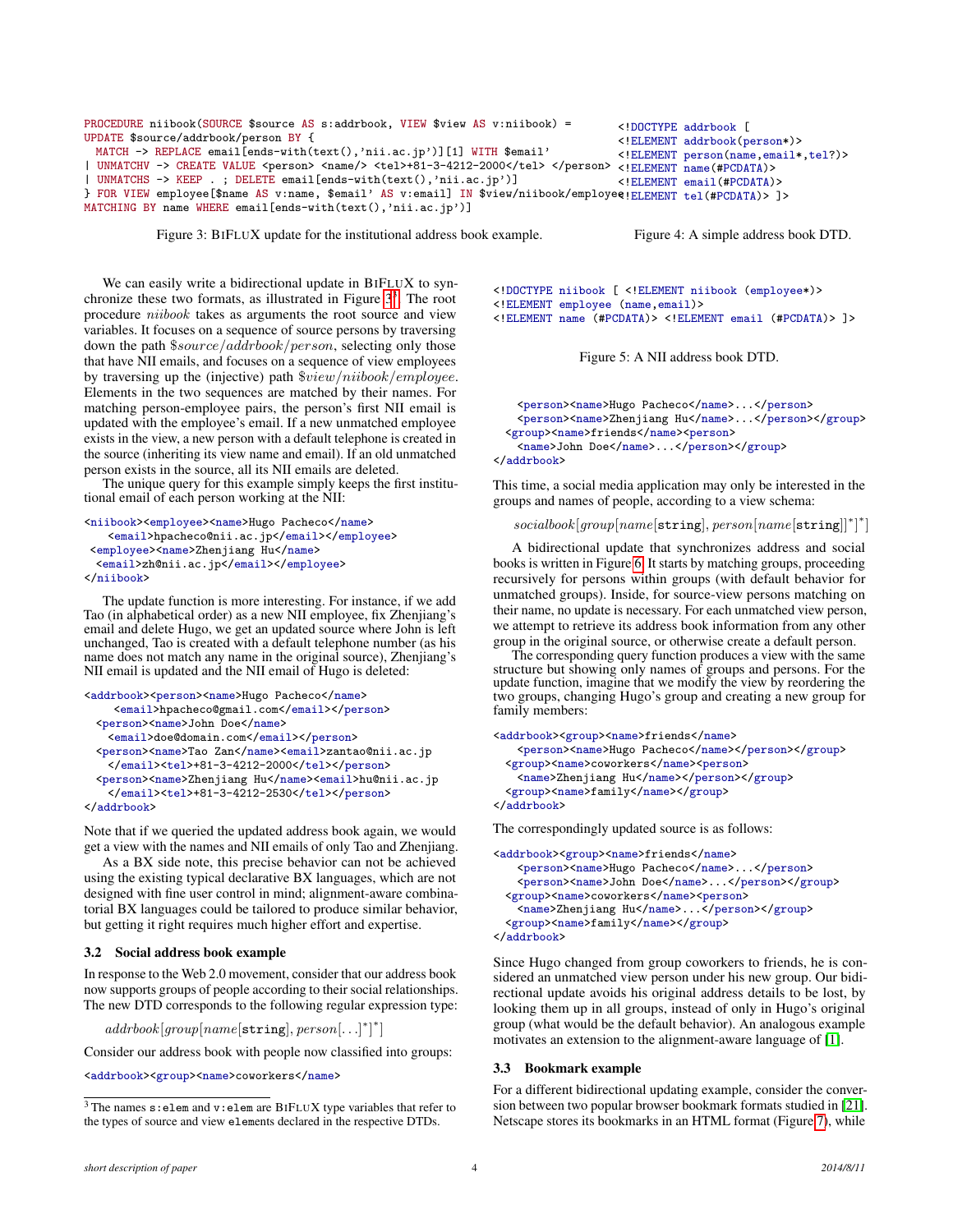```
PROCEDURE socialbook(SOURCE $source AS s:addrbook, VIEW $view v:socialbook)
= UPDATE $source/addrbook/group BY { MATCH ->
 UPDATE $person IN $persons BY { MATCH -> {}
  | UNMATCHV -> LET $old = $source/addrbook/group/person IN
      LET $oldperson = \deltaold[name/text() = \deltaperson'/name/text()][1] IN
      IF $oldperson THEN CREATE VALUE $oldperson ELSE {}
 } FOR VIEW $person' IN $persons' MATCHING BY name
} FOR VIEW group[$name AS v:name, $persons AS v:person*]
 IN $view/socialbook/group MATCHING BY name
```
<!DOCTYPE html[<!ELEMENT html(head,body)> <!ELEMENT head (#PCDATA)> <!ELEMENT body (h1,dl)> <!ELEMENT h1 (#PCDATA)>  $\langle$ !ELEMENT dl  $((dt|dd)*($ <!ELEMENT dt (a)> <!ELEMENT a (href,#PCDATA)> <!ELEMENT dd (h3,dl)> <!ELEMENT h3 (#PCDATA)> ]>

Figure 6: BIFLUX update for the social address book example.

```
Figure 7: A Netscape bookmark format DTD.
```

```
PROCEDURE top(SOURCE $html AS s:html,VIEW $xbel AS v:xbel) =
UPDATE html[head[String], body[$h1 AS s:h1, dl[$nc AS (s:dt|s:dd)*]]] IN $html BY
{ REPLACE IN $h1 WITH $t ; contents($nc,$xc) }
FOR VIEW xbel[title[$t AS String], $xc AS (v:bookmark|v:folder)*] IN $xbel
```

```
PROCEDURE contents(SOURCE $nc AS (s:dt|s:dd)*,VIEW $xc AS (v:bookmark|v:folder)*) = UPDATE $nc BY { CASE $v OF {
  bookmark[href]$url AS String], title[$title AS String]] -> REPLACE . WITH <dt><a><href>{$url}</href>{$title}</a></dt>
 | folder[title[$title AS String], $fxc AS (v:bookmark|v:folder)*] -> REPLACE IN h3 WITH $title ; contents(dl/*,$fxc)
} } FOR VIEW $v IN $xc
```
Figure 8: BIFLUX update for the bookmark example.

<span id="page-4-2"></span><!DOCTYPE xbel[<!ELEMENT xbel(title,(bookmark|folder)\*)> <!ELEMENT title(#PCDATA)><!ELEMENT bookmark(href,title)> <!ELEMENT folder(title,(bookmark|folder)\*)> ]>

Figure 9: A XBEL bookmark format DTD.

the XBEL open XML bookmark exchange format opts for a loosely equivalent representation (Figure [9\)](#page-4-2). Both formats contain a general title (h1 or title) and a sequence of bookmarks (dt or bookmark) or folders (dd or folder), where folders may recursively contain sequences of bookmarks or folders.

The original biXid transformation [\[21\]](#page-11-5) relies on pattern matching to decompose the source and target formats and can be replicated in BIFLUX as shown in Figure [8.](#page-4-3) The top procedure decomposes the source into head and body (with a title  $$h1$  and a sequence  $\text{\$nc}$  of dts or dds) and the view into a title  $\text{\$t}$  and a sequence  $\text{\$xc}$ of bookmarks or folders. Then  $top$  replaces the source  $$h1$  with \$t and invokes contents to update the remaining sequences. The contents procedure makes use of a case expression to match source and view bookmarks and folders: for a view bookmark, we generate a source dt element with the bookmark's href and title; for a view folder, we generate a source dd element with the folder's title and a dl with recursively computed contents.

Finally, we can run our BIFLUX program as a query that converts from Netscape to XBEL, or as an update that converts from XBEL to Netscape. This is not the best showcase example of BIFLUX, since the source and view bookmarks are almost in bijective correspondence and there is small ambiguity to mitigate in the update. Nonetheless, note that our BIFLUX program will preserve the original Netscape header, while the analogous biXid program would simply generate default data for unrelated parts.

# <span id="page-4-0"></span>4. Core Language

The high-level language presented in the previous sections follows a verbose and natural syntax that is convenient for users, but its operations are overlapping, complex and hard to typecheck. Following the design of FLUX and as standard for many other languages, we introduce a core update language of canonical operations whose semantics and typing rules are easier to define and manipulate.

#### 4.1 XML values and regular expression types

As several other XML processing languages [\[8,](#page-11-11) [9,](#page-11-17) [17\]](#page-11-14), we consider a type system of regular expression types with structural subtyping<sup>[4](#page-4-4)</sup>:

Atomic types 
$$
\alpha ::= \text{bool} \parallel \text{string} \parallel n[\tau]
$$
  
Sequence types  $\tau ::= \alpha \parallel () \parallel \tau \mid \tau' \parallel \tau, \tau' \parallel \tau^* \parallel X$ 

*Atomic types*  $\alpha \in Atom$  are primitive booleans, strings or labeled sequences  $n[\tau]$ . *Sequence types*  $\tau \in Type$  are defined using regular expressions, including empty sequence (), alternative choice  $\tau$  |  $\tau'$ , sequential composition  $\tau, \tau'$ , iteration  $\tau^*$  or type variables  $X$ ; choice and composition are right-nested. We define the usual  $\tau^+ = \tau, \tau^*$  and  $\tau^? = \tau \mid ($ ). Types can also be recursively defined:

Type definitions 
$$
\tau_D ::= \alpha || () || \tau_D | \tau'_D || \tau_D, \tau'_D || \tau_D^*
$$
  
Type signatures  $E ::= \cdot || E, \text{type } X = \tau_D$ 

*Type definitions*  $\tau_D$  are sequences with no top-level variables (to avoid non-label-guarded recursion [\[9\]](#page-11-17)). A *type signature* E is a set of named type definitions of the form  $X = \tau_D$ , and is well-formed if no two types have the same name and all type variables in definitions are declared in E. We write  $E(X)$  for the type bound to X in E. Hereafter, we will assume the signature  $E$  to be fixed.

In traditional XML-centric approaches [\[9,](#page-11-17) [17\]](#page-11-14), values are encoded using a uniform representation that does not record the structure that types impose on values. This "flat" representation is economical and simplifies subtyping, but makes it harder to realize that a value belongs to a type and therefore to integrate regular expression features into functional languages with non-structural type equivalence, such as Haskell or ML. In this paper, we instead consider a structured representation of values (in line with values of algebraic data types) that keep explicit annotations which, in a way, witness how to parse a flat value as an instance of a type [\[23\]](#page-11-18):

```
Atomic values t ::= true | false | w | n[v]Forest values v ::= t | () | L v | R v | (v, v) | [v_0, \ldots, v_n]
```
<span id="page-4-4"></span> $4$  We use  $\parallel$  for syntax alternatives in the type grammar to prevent confusion.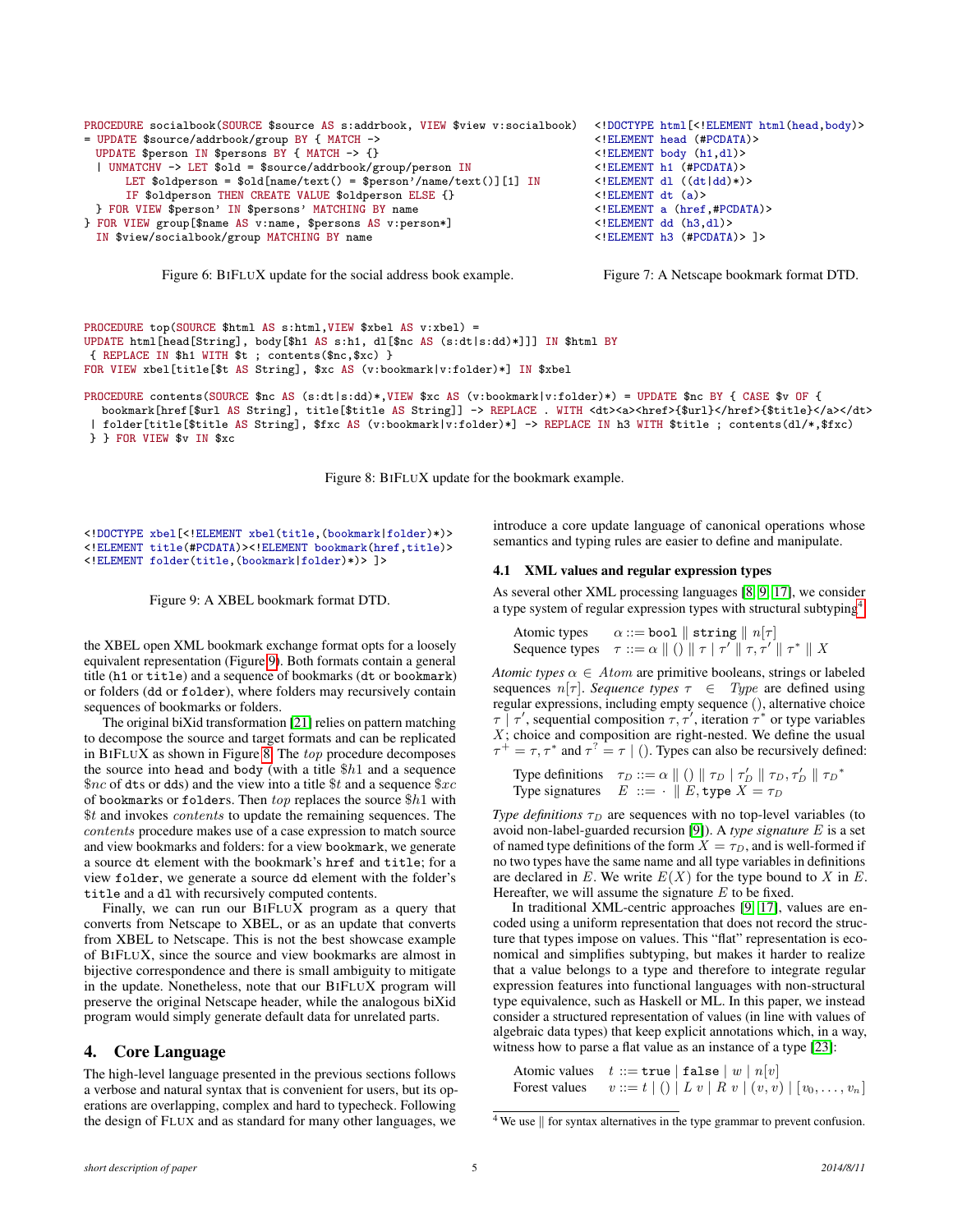*Atomic values*  $t \in Tree$  can be true, false  $\in Bool$ , strings  $w \in \Sigma^*$  (for some alphabet  $\Sigma$ ), or singleton trees  $n[v]$  with a node label *n*. *Forest values*  $v \in Val$  include the empty sequence (), left-L v or right- R v tagged choices, binary sequences  $(v, v)$  and lists of arbitrary length  $[v_0, \ldots, v_n]$ . The semantics of a type  $\tau$  denotes a set of values  $\llbracket \tau \rrbracket$  that is defined as the minimal solution (formally the least fixed point [\[17\]](#page-11-14)) of the following set of equations:

$$
\begin{array}{ll}\n\text{[bool]} \triangleq \{\text{true}, \text{false}\} & \quad \llbracket n[\tau] \rrbracket \triangleq \{n[v] \mid v \in \llbracket \tau \rrbracket\} \\
\text{[string]} \triangleq \Sigma^* & \quad \llbracket X \rrbracket \triangleq \llbracket E(X) \rrbracket \\
\llbracket \tau, \tau' \rrbracket \triangleq \{(v, v') \mid v \in \llbracket \tau \rrbracket, v' \in \llbracket \tau' \rrbracket\} & \quad \llbracket () \rrbracket \\
\llbracket \tau \rrbracket \uparrow' \parallel \triangleq \{L \mid v \mid v \in \llbracket \tau \rrbracket\} \cup \{R \mid v \mid v \in \llbracket \tau' \rrbracket\} \\
\llbracket \tau^* \rrbracket \triangleq \{(v_0, \ldots, v_n) \mid v_0, \ldots, v_n \in \llbracket \tau \rrbracket, n \geqslant 0\}\n\end{array}
$$

In our context, values in the type semantics preserve the type structure. We will denote flat values  $ft \in FTree$  and  $fv \in FVal$ (dropping left/right tags, parenthesis and list brackets) by:

Flat atomic values  $ft ::= \texttt{true} | \texttt{false} | w | n[fv]$ <br>Flat forest values  $fv ::= () | ft, fv$  $fv ::= () | ft, fv$ 

and introduce a function  $flat : Val \rightarrow FVal$  that ignores markup. We denote the usual flat semantics of a type  $\tau$  as  $\|\tau\|_{\text{flat}}$ .

## 4.2 Core expression, path and pattern language

In BIFLUX, updates instrumentally use XQuery expressions, XPath paths and XDuce patterns to manipulate XML data. This subsection succinctly describes their syntax in our core language, but is not essential for our design and may be skipped on a first reading.

We write *expressions* e in a minimal XQuery-like language that is a variant of the  $\mu$ XQ core language proposed in [\[9\]](#page-11-17):

$$
e ::= () | e, e' | n[e] | \text{let } pat = e \text{ in } e' | p | e \approx e'
$$
  
if e then e' else e" | for x in e return e'

Despite expressions can be used in updates rather indiscriminately, in BIFLUX only a particular subset of the expression language is suitable for denoting foci. Therefore, we differentiate *paths*  $p$  in a core path language that represents a minimal dialect of XPath:

$$
p ::= \texttt{self} \mid \texttt{child} \mid \texttt{dos} \mid :: nt \mid \texttt{where} \ e \mid p \nmid p'
$$
\n
$$
\mid x \mid w \mid \texttt{true} \mid \texttt{false} \mid F(\vec{e})
$$
\n
$$
nt ::= n \mid \texttt{text}() \mid \texttt{node}()
$$

To simplify the formal treatment, we consider nodetests  $::nt$  that apply to atomic values and where clauses where  $e$  that filter values satisfying an expression e. We write the syntactic sugar  $p:: nt \triangleq p / ::nt$  and  $p[e] \triangleq p /$  where e. XPath-like traversals can be defined as . = self :: node(),  $p / n \triangleq p / \text{child} :: a$  and  $p // n = p / \text{dos} :: \text{node}() / \text{child} :: a.$ 

In contrast to  $\mu XQ$ , our core expression language supports pattern expressions in let bindings:  $let$   $pat = e$  in  $e'$  matches a pattern pat against the result of an expression e and then executes an expression  $e'$  that may refer to the variables bound by pat. We consider a language of XDuce-style *patterns* pat [\[17\]](#page-11-14):

$$
pat ::= x \text{ as } \tau \mid \tau \mid () \mid n[pat] \mid pat, pat'
$$

Note that we impose a simple but strong syntactic *linearity* restriction on patterns (no alternative choice, no Kleene star) to ensure that matching a value against a pattern binds each variable exactly once. Less severe linearity restrictions are actually known [\[16\]](#page-11-19), but these simple patterns suffice for our practical needs. Also worth noting is that we require every variable to be annotated with a type. This simplifies our design, but will in turn increase the number of (often unnecessary) annotations in our bidirectional update programs. We see it as an orthogonal problem that can be mitigated using existing tree-based type inference algorithms [\[32\]](#page-11-20).

## 4.3 Tripartite environments

A *type environment*  $\Gamma$  consists of a set of bindings  $x:\tau$  of variables to types. An *environment* is a function  $\gamma:Var \to Val$  from variables to values. As usual, we assume variable names in an environment to be distinct. We write  $\Gamma(x)$  and  $\gamma(x)$  for the type and value of a variable;  $\Gamma[x:\tau]$  and  $\gamma[x:=v]$  add a new variable to an environment. We say that  $\gamma$  has type  $\Gamma$ , written  $\gamma : \Gamma$ , if  $\gamma(x) : \Gamma(x)$  for all  $x \in dom(\Gamma)$ . Fresh environments are denoted by the empty set ∅.

Since our language is bidirectional, we will consider three kinds of variables (and environments): *source variables*, that are accessible from the current source; *view variables*, that are accessible from the current view; and *normal variables*, that are accessible from the global environment of the update and independent from the source or the view. We will talk about source/view/normal paths or expressions, that may only refer to source variables, view variables or any variable, respectively; *non-source* expressions may refer to view and normal variables simultaneously.

To describe source or view environments, we introduce *record types* ν that denote sequences of variable-annotated types:

 $\nu ::= x : \tau, \nu \mid ()$ 

As an abuse of notation, we see a record type  $\nu$  as an ordinary type (by forgetting variable names) or as a type environment; we cast a conforming value v into an environment  $\gamma_{v:\nu}$ .

## 4.4 Core update language

Unlike conventional XML update languages, our core update language comprises two kinds of update statements: unidirectional FLUX updates, interpreted as *arrows* [\[20\]](#page-11-21) that modify a document in-place, changing its schema; and bidirectional BIFLUX updates, interpreted as BXs [\[27\]](#page-11-10) that update a source document given a view document or query a source document to compute its view fragment, for fixed source and view schemas. Our core *unidirectional updates*  $u$  are adapted from the core FLUX update language [\[8\]](#page-11-11):

$$
\begin{array}{ll} u ::= \texttt{skip} \mid u; u' \mid \texttt{insert}\ e\ \vert\ \texttt{delete} \\ & \mid \quad \texttt{if}\ e\ \texttt{then}\ u\ \texttt{else}\ u' \mid \texttt{case}\ e\ \texttt{of}\ \textit{pat} \rightarrow \textit{u} \\ & \mid \quad p[u] \mid \texttt{left}[u] \mid \texttt{right}[u] \mid \texttt{children}[u] \end{array}
$$

These include standard operations such as the no-op skip, sequential composition, conditionals or case expressions. The basic operations are insert e, that inserts a value given an empty sequence as focus; and delete, that replaces any value with the empty sequence. We can also apply an update in a specific *direction* (that traverses down a path  $p$ , moves to the left or right of a value, or focuses on the children of a labeled node).

Core *bidirectional updates* b are denoted by the grammar:

$$
\begin{array}{ll} b::=\text{skip} \mid \text{fail} \mid b_1; b_2 \mid \text{view} \ x := e \text{ in } b \\ & \mid \quad P(\vec{p_s}, \vec{e_v}, \vec{e}) \mid p[b] \mid [b] e \mid \text{replace} \mid \text{iter } b \\ & \mid \quad \text{if } S \; e \text{ then } b \text{ else } b' \mid \text{case } S \; p \text{ of } \vec{pat} \rightarrow \vec{b} \\ & \mid \quad \text{if } V \; e \text{ then } b \text{ else } b' \mid \text{case } e \text{ of } \vec{pat} \rightarrow \vec{b} \\ & \mid \quad \text{if } e \text{ then } b \text{ else } b' \mid \text{case } e \text{ of } \vec{pat} \rightarrow \vec{b} \\ & \mid \quad \text{alignpos } e_s \; b \; c \; r \mid \text{alignkey } e_s \; p_s \; p_v \; b \; c \; r \end{array}
$$

Here, P is the name of a BIFLUX *procedure*. A procedure is defined as a declaration  $P(\vec{x} : \vec{\tau}) : \nu_s \Leftrightarrow \nu_v \triangleq s$ , meaning that P takes a vector of parameters  $\vec{x}$  of types  $\vec{\tau}$  and builds a BX between a source of type  $\nu_s$  and a view of type  $\nu_v$ . Accordingly, a procedure call  $P(\vec{p}_s, \vec{e_v}, \vec{e})$  takes three kinds of arguments: source paths  $\vec{p}_s$ ; non-source expressions  $\vec{e_v}$ ; and normal expressions  $\vec{e}$ . We collect procedure declarations into a set  $\Delta$ , that we will assume to be fixed. Procedures may also be recursive.

The bidirectional operation skip keeps the source unchanged for an empty view; for a non-empty view, we must fail to update the source (as U[PDATE](#page-2-6)QUERY precludes that all view information must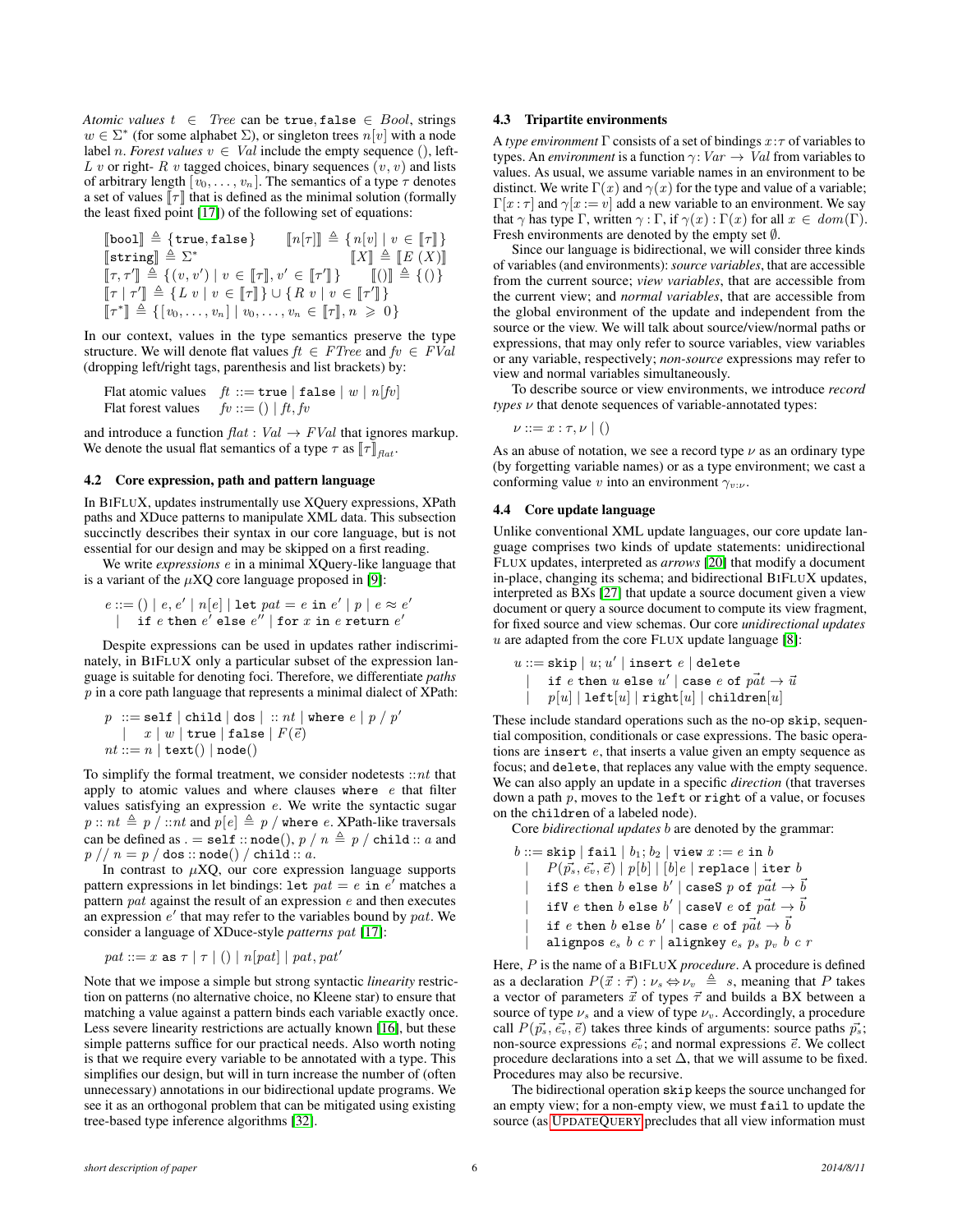be used to update the source). Composition  $b_1$ ;  $b_2$  updates the source with  $b_1$ , and then runs  $b_2$  over the updated source. The statement view  $x := e$  in b models a view dependency, by stating that a view variable  $x$  can be computed using the view expression  $e$  (written  $x := e$  in the high-level BIFLUX language), and then runs b using the remaining view. Bidirectional statements may also change the current source or view, by focusing down a source path and updating the resultant source  $(p[b])$ , or by evaluating a non-source expression "backwards" from the view and updating the source with the resultant view ( $[b]e$ ). The basic replace operation embeds the view into the source, while iter b embeds the same view into each tree in a source forest. As before, we consider three kinds of bidirectional conditionals and case expressions, whose expressions or paths are respectively source, view/non-source or normal variables.

The two special alignment statements update a source sequence using a view sequence. They receive a filtering source expression  $e_s$ , and match source elements satisfying  $e_s$  with view elements by position (alignpos) or by keys (alignkey), defined by two source  $(p_s)$  and view paths  $(p_v)$ . Then, a bidirectional statement b processes matched source-view elements, a create statement  $c$  instructs how to create a suitable source to match with an unmatched view, and a recover statement  $r$  denotes how to process an unmatched source. Create statements c are simply optional unidirectional updates  $mu<sup>5</sup>$  $mu<sup>5</sup>$  $mu<sup>5</sup>$ . A *recover statement* r is a unidirectional update of the form:

$$
r ::= \texttt{if } e \texttt{ then } r \texttt{ else } r' \mid \texttt{delete} \mid \texttt{keep } u \\ \mid \texttt{ case } e \texttt{ of } p\vec{at} \rightarrow \vec{r}
$$

It supports conditionals and case expressions like regular updates, and two primitive operations: delete, to delete an unmatched source; and keep  $u$ , to keep an unmatched source modified with  $u$ so that it does not satisfy the above  $e_s$  filtering expression.

#### 4.5 Core bidirectional lens language

To interpret our core language bidirectionally, we translate core bidirectional updates into a core language of "putback"-style lenses over generalized tree structures [\[27\]](#page-11-10), supporting regular expression types. For the context of this paper, a *lens* is a BX  $l : \tau_s \Leftrightarrow_{\Gamma} \tau_v$ between a source type  $\tau_s$  and a view type  $\tau_v$  under an environment of type Γ, defined using the combinators from Figure [10.](#page-7-0) The concrete syntax for lenses is not essential in our design, and can be skipped unless for understanding the bidirectional update semantics discussed in Section [5.](#page-6-0) The intuition for each combinator (read as a transformation from view to source) should be understandable from its type signature, and more details regarding their concrete bidirectional semantics can be found in  $[27]^{6}$  $[27]^{6}$  $[27]^{6}$  $[27]^{6}$ .

Each lens in the above language comprises two partial functions  $U : \Gamma \to \text{Map}$   $\tau_s \to \tau_v \to \tau_s$  and  $Q : \tau_s \to \tau_v$ , satisfying laws similar to U[PDATE](#page-2-6)QUERY and QUERYU[PDATE](#page-2-3). Since these functions are partial, updating or querying may fail at runtime. This is sometimes inevitable, for instance, whenever a view value does not satisfy a view condition or a view dependency written in a WHERE VIEW clause. Remark that the update function  $U$  receives an additional environment of type  $\Gamma$  and an optional source of type Maybe  $\tau_s$  (as in Haskell, but with short-hand notation  $Nothing =$ . and Just  $v = v$  for values), to account for cases (like UNMATCHV clauses) when a new source must be reconstructed from the view without updating an existing source [\[5,](#page-11-22) [26\]](#page-11-23). For a lens polymorphic over its environment type, we often write just  $l : \tau_s \Leftrightarrow \tau_v$ .

# 4.6 XML subtyping and ambiguity

The notion of subtyping plays a crucial role in XML approaches with regular expression types. A type  $\tau_1$  is said to be a *subtype* of  $\tau_2$ , written  $\tau_1 < \tau_2$ , if the flat values belonging to  $\tau_1$  are also values of  $\tau_2$ , i.e.,  $\llbracket \tau_1 \rrbracket_{\text{flat}} \subseteq \llbracket \tau_2 \rrbracket_{\text{flat}}$ . Under a flat value representation, a value of a type naturally belongs simultaneously to all its supertypes. This motivates a notion of structural equality between types: two types  $\tau_1$  and  $\tau_2$  are equivalent ( $\tau_1 =: \tau_2$ ), meaning that they accept the same set of flat values, if both  $\tau_1 < \tau_2$  and  $\tau_2 < \tau_1$ , e.g.,  $\tau = \tau \mid \tau$ . It also induces an equivalence relation ∼ that ignores structure and relates values parsing the same data using different markup, formally,  $v \sim v' \triangleq \hat{flat}(v) = \hat{flat}(v')$ , e.g.,  $Lv \sim R v$ .

A type  $\tau$  is said to be *unambiguous* if the equivalence relation for structured values of that type ( $\sim_{\tau}$ ) is the equality relation (= $_{\tau}$ ), intuitively meaning that there is only one way to parse a flat value of type  $\tau$  into a structured value of type  $\tau$ . Unambiguous regular expression types have a direct correspondence to algebraic data types [\[29\]](#page-11-24), and standard automata algorithms exist for deciding unambiguity of regular expression types in polynomial time [\[10,](#page-11-25) [31\]](#page-11-26).

Since we retain a structured representation of values, upcasting a value  $v_1$  of type  $\tau_1$  into a supertype  $\tau_2$  requires more than a proof of subtyping: we must also change  $v_1$  into a value  $v_2$  that contains the same flat information as  $v_1$  but conforms to the structure of  $\tau_2$ . This problem has been considered in [\[23\]](#page-11-18), that introduces a subtyping algorithm as a proof system with judgments of the form  $\vdash \tau_1 \langle \tau_2 \Rightarrow c$ , that we treat as a "black box". In BX terms,  $c:\tau_2 \leftrightarrow \tau_1$  is called a *canonizer* [\[14\]](#page-11-3), which is a bit like a lens from  $\tau_2$  to  $\tau_1$  that comprises a total upcast function  $ucast : \tau_1 \to \tau_2$ , and a partial downcast function  $deast : \tau_2 \to \tau_1$ . In our sense, canonizers satisfy two properties stating that they only handle structure:

$$
ucast \, v_1 \sim \, v_1 \qquad \qquad \text{UP}_\sim
$$

$$
dcast \ v_2 = v_1 \Rightarrow v_1 \sim v_2
$$

For an unambiguous type  $\tau_2$ , we can lift a canonizer  $c : \tau_1 \leftrightarrow \rightarrow$ .  $\tau_2$  into a well-behaved lens lift  $c : \tau_1 \Leftrightarrow \tau_2$ . Similarly, for an unambiguous type  $\tau_1$ , the inverse  $c^{-1}$  of a canonizer  $c : \tau_1 \leftrightarrow \tau_2$ —even though not a canonizer itself due to partiality— can be lifted into a well-behaved lens lift  $c^{-1}$ :  $\tau_2 \leftrightarrow \tau_1$ .

## <span id="page-6-0"></span>5. Type System and Staged Semantics

In traditional XML-based languages with regular expression types [\[8,](#page-11-11) [9,](#page-11-17) [17\]](#page-11-14), the loose separation between types and values lends itself to a Curry-style interpretation: terms in the language are given semantics regardless of typing, and typing rules assess the well-formedness of terms. In BIFLUX, however, types come prior to semantics, as an update program describes a BX between two known source and view types on which its meaning may naturally depend. This leads to a Church-style interpretation, where semantics is given to type derivations instead of independent terms. Also, as we have seen before, updates in our core language are given semantics in two stages: they are first interpreted as lens expressions (typed between given types), and lenses have themselves a bidirectional semantics.

#### 5.1 Interpreting expressions, paths and patterns

The type system and semantics for expressions and paths is similar to that of  $\mu XQ$  [\[9\]](#page-11-17) and FLUX [\[8\]](#page-11-11), adapted to our context. We merge typing and semantics into a single judgment  $\Gamma$ ;  $mx \vdash e : \tau \Rightarrow \lambda \gamma \ldotp v$ , meaning "in type environment  $\Gamma$  with optional root variable  $mx$ , expression e has type  $\tau$ , and given environment  $\gamma$  it evaluates to value  $v$ ". Type soundness is guaranteed by construction, such that the argument environment  $\gamma$  is of type  $\Gamma$  and the produced v is of type  $\tau$ . The concrete rules can be found in our technical report [\[28\]](#page-11-27). We also define a judgment  $\Gamma; \tau \vdash e : \tau' \Rightarrow \lambda \gamma \ v.v'$ , meaning "in type environment  $\Gamma$  with root type  $\tau$ , expression e has type  $\tau'$ , and

<span id="page-6-1"></span><sup>&</sup>lt;sup>5</sup> We often refer to optional updates  $mu$ , optional values  $mv$ , etc by defining grammars  $mu ::= \cdot \mid u, mv ::= \cdot \mid v$  and so on.

<span id="page-6-2"></span><sup>6</sup> An Haskell implementation of these (and more) combinators can be found at <http://hackage.haskell.org/package/putlenses>.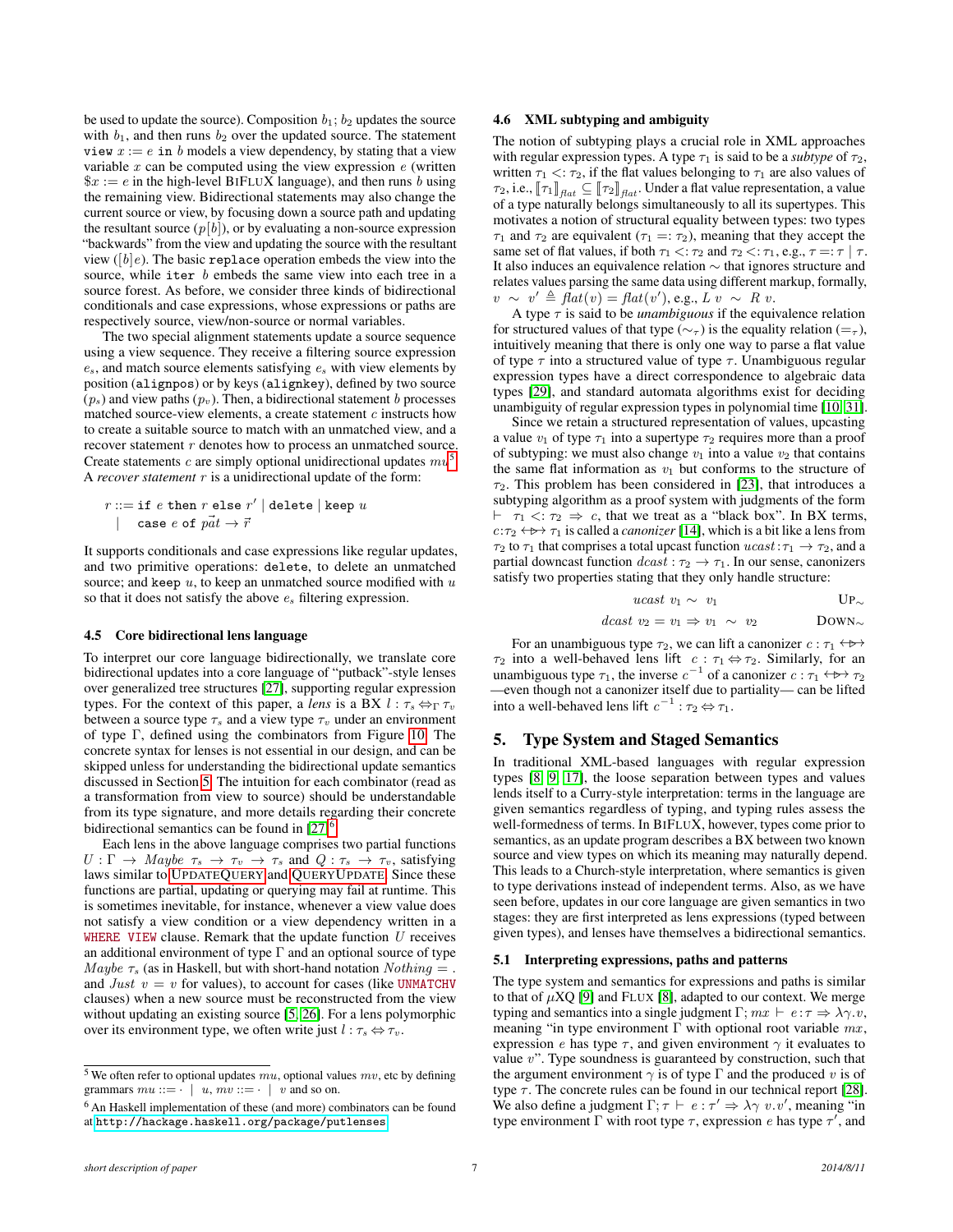<span id="page-7-0"></span>

| $(\infty)$ | $:(\tau_1 \Leftrightarrow_{\Gamma} \tau_2) \rightarrow (\tau_2 \Leftrightarrow_{\Gamma} \tau_3) \rightarrow (\tau_1 \Leftrightarrow_{\Gamma} \tau_3)$                                                                                                                                                          |      | ifSthenelse : $(\tau_1 \rightarrow \text{bool}) \rightarrow (\tau_1 \Leftrightarrow_{\Gamma} \tau_2) \rightarrow (\tau_1 \Leftrightarrow_{\Gamma} \tau_2) \rightarrow (\tau_1 \Leftrightarrow_{\Gamma} \tau_2)$ |    |                                                       |
|------------|----------------------------------------------------------------------------------------------------------------------------------------------------------------------------------------------------------------------------------------------------------------------------------------------------------------|------|-----------------------------------------------------------------------------------------------------------------------------------------------------------------------------------------------------------------|----|-------------------------------------------------------|
| unfork     | $:(\tau_1 \Leftrightarrow_{\Gamma} \tau_3) \rightarrow (\tau_2 \Leftrightarrow_{\Gamma} \tau_3) \rightarrow (\tau_1, \tau_2 \Leftrightarrow_{\Gamma} \tau_3)$                                                                                                                                                  |      | $ifVthenelse: (\tau_2 \rightarrow bool) \rightarrow (\tau_1 \Leftrightarrow_{\Gamma} \tau_2) \rightarrow (\tau_1 \Leftrightarrow_{\Gamma} \tau_2) \rightarrow (\tau_1 \Leftrightarrow_{\Gamma} \tau_2)$         |    |                                                       |
| remfst     | $\tau: (\tau_2 \to \tau_1) \to (\tau_2 \Leftrightarrow_{\Gamma} (\tau_1, \tau_2))$                                                                                                                                                                                                                             |      | with Env : $(Maybe \tau_1 \to \tau_2 \to \Gamma \to \Gamma') \to (\tau_1 \Leftrightarrow_{\Gamma'} \tau_2) \to (\tau_1 \Leftrightarrow_{\Gamma} \tau_2)$                                                        |    |                                                       |
| map        | $\tau: (\tau_1 \Leftrightarrow_{\Gamma} \tau_2) \rightarrow (\tau_1^* \Leftrightarrow_{\Gamma} \tau_2^*)$                                                                                                                                                                                                      | keep | $:\tau \Leftrightarrow_{\Gamma} ()$                                                                                                                                                                             |    |                                                       |
|            | <b>keepfst</b> $:(\tau_1,\tau_2) \Leftrightarrow_{\Gamma} \tau_2$                                                                                                                                                                                                                                              |      | keepsnd $:(\tau_1,\tau_2)\Leftrightarrow_{\Gamma}\tau_1$                                                                                                                                                        |    |                                                       |
|            | alignpos: $(\tau_1 \to \text{bool}) \to \text{Maybe } (\Gamma \to \tau_2 \to \tau_1) \to (\Gamma \to \tau_1 \to \text{Maybe } \tau_1) \to (\tau_1 \Leftrightarrow_{\Gamma} \tau_2) \to (\tau_1^* \Leftrightarrow_{\Gamma} \tau_2^*)$                                                                           |      |                                                                                                                                                                                                                 |    | <b>bot</b> : $\tau_1 \Leftrightarrow_{\Gamma} \tau_2$ |
|            | alignkey: $(\Gamma \to \tau_1 \to \tau_{k_1}) \to (\Gamma \to \tau_2 \to \tau_{k_2}) \to (\tau_{k_1} \to \tau_{k_2} \to \text{bool})$                                                                                                                                                                          |      |                                                                                                                                                                                                                 | id | $:\tau \Leftrightarrow_{\Gamma} \tau$                 |
|            | $\rightarrow (\tau_1 \rightarrow \text{bool}) \rightarrow \text{Maybe } (\Gamma \rightarrow \tau_2 \rightarrow \tau_1) \rightarrow (\Gamma \rightarrow \tau_1 \rightarrow \text{Maybe } \tau_1) \rightarrow (\tau_1 \Leftrightarrow_{\Gamma} \tau_2) \rightarrow (\tau_1^* \Leftrightarrow_{\Gamma} \tau_2^*)$ |      |                                                                                                                                                                                                                 |    | in : $n \tau  \Leftrightarrow_{\Gamma} \tau$          |
|            | if thenelse : $(\Gamma \to \text{Maybe } \tau_1 \to \tau_2 \to \text{bool}) \to (\tau_1 \Leftrightarrow_{\Gamma} \tau_2) \to (\tau_1 \Leftrightarrow_{\Gamma} \tau_2) \to (\tau_1 \Leftrightarrow_{\Gamma} \tau_2)$                                                                                            |      |                                                                                                                                                                                                                 |    | listeq : $\tau^* \Leftrightarrow_\Gamma \tau$         |

Figure 10: Language of point-free lenses for translating core bidirectional updates.

given environment  $\gamma : \Gamma$  and root value  $v : \tau$  it evaluates to value  $v'$ :  $\tau''$ . The root type and underlying value are added to the (type and value) environments under a fresh root variable:

$$
\frac{\Gamma[x:\tau]; x \vdash e : \tau' \Rightarrow \lambda v \; \gamma[x := v]. v' \quad x \notin dom(\Gamma)}{\Gamma; \tau \vdash e : \tau' \Rightarrow \lambda \gamma \; v. v'}
$$

In BIFLUX, we follow a simple approach to pattern matching. We first define pattern type inference as a judgment  $\vdash$  pat :  $\tau \Rightarrow \Pi_{\tau}$ that reads "pattern *pat* has type  $\tau$  and yields a lens environment  $\Pi_{\tau}$ ". This is straightforward since we require all pattern variables to be annotated with a type; many others, including [\[16,](#page-11-19) [32\]](#page-11-20), have studied more advanced XML-based pattern type inference techniques. A *lens environment*  $\Pi_{\tau}$  is a set of bindings  $x := (l, \tau')$ of variables to lenses from a source type  $\tau$ , such that  $l : \tau \leftrightarrow \tau'$ . As an abuse of notation, we see  $\Pi_{\tau}$  as a type environment; we cast a source value  $v$  of type  $\tau$  into an environment of source variables  $\gamma_{v,\Pi_{\tau}} = \{x_i := Q_i(v) \mid x_i := (l_i, \tau_i) \in \Pi_{\tau}\}.$ 

The second step for matching a pattern against an input value is to simply check for subtyping between the input type and the inferred pattern type [\[16\]](#page-11-19), as the witness functions of our subtyping algorithm already give us a way to convert values in both directions. For ambiguous patterns that may match an input value in multiple ways, such functions are responsible for resolving the ambiguity. Different matching policies can be modelled by adapting the subtyping proof system, as noted in [\[23\]](#page-11-18), despite not being essential for our approach.

#### 5.2 Interpreting unidirectional updates

The typechecking and operational semantics of core unidirectional updates mimic those of the core FLUX language, and can be found in the companion technical report [\[28\]](#page-11-27). The judgment  $\Gamma \vdash$  $\{\tau\}$  u  $\{\tau'\} \Rightarrow \lambda \gamma$  v.v' means that "in type environment  $\Gamma$ , a unidirectional update maps values of type  $\tau$  to values of type  $\tau'$ , and given environment  $\gamma$  and input value v (of type  $\tau$ ) it produces the updated value v' (of type  $\tau'$ )".

#### 5.3 Interpreting bidirectional updates

Contrarily to unidirectional updates, that modify values from an input to an output type, bidirectional updates are evaluated against two given source and view types and return a lens between those types. The judgment  $\Gamma;\Pi_{\tau} \vdash \{\tau\} \; b \; \{\nu\} \Rightarrow l$  indicates that "in type environment  $\Gamma$  and lens environment  $\Pi_{\tau}$ , a statement b produces a lens *l* (between source type  $\tau$  and view type  $\nu$  under type environment Γ)". The type environment Γ denotes normal variables (that are in scope of the update function of the generated lens); the lens environment  $\Pi_{\tau}$  denotes source variables from the source  $\tau$ ; and the view type  $\nu$  defines a view environment (also referred to as  $\nu$ ) that denotes view variables from the view  $\nu$ . The dichotomy between our representations of source and view environments is justified by the need to keep a special account of view information: declared view variables must be used at least once in the update, while source variables might not be used at all to update the source. Most rules for typechecking and evaluating bidirectional updates as lenses are shown in Figure [11.](#page-8-0) (The *listifyS* and *listifyV* functions and the judgment $\vdash \tau_1 \leq \tau_2 \Rightarrow l$  will be introduced in Section [5.4.](#page-9-1))

Source/view expressions are interpreted under only a lens/view environment: "in lens environment  $\Pi_{\tau}$  (and source type  $\tau$ ), a source expression e has type  $\tau'$ , and given a value  $v : \tau$  produces a value  $v'$ : $\tau''$ ; "in view environment  $\nu$  (and view type  $\nu$ ), a view expression e has type  $\tau'$ , and given a value  $v : \nu$  produces a value  $v' : \tau''$ .

$$
\frac{\Gamma; x \vdash e : \tau' \Rightarrow \lambda \gamma_{v, \Pi_{\tau}}[x := v]. v'}{\Gamma = \Pi_{\tau}[x : \tau] \quad x \notin vars(\Pi_{\tau})} \quad \frac{\Gamma_{\nu}; \cdot \vdash e : \tau' \Rightarrow \lambda \gamma_{v: \nu}. v'}{\nu \vdash_{V} e : \tau' \Rightarrow \lambda v. v'}
$$

*Basic combinators* The skip combinator returns the lens that does not update the source if the view is the empty sequence, while fail yields the bottom lens that always fails to update the source; replace completely replaces the source with a view that is "smaller", such that the view type is a subtype of the source type.

**Composition** Bidirectional composition  $b_1$ ;  $b_2$  first splits the view into two parts  $\nu_1$  and  $\nu_2$ , evaluating  $b_1$  with view  $\nu_1$  followed by  $s_2$  with view  $\nu_2$  over the same source. The auxiliary function  $split(\nu, \theta_1, \theta_2) = (\nu_1, \nu_2, l_{12})$  splits  $\nu$  such that  $dom(\nu_1) =$  $dom(\nu) \cap \theta_1$  and  $dom(\nu_2) = dom(\nu) \cap \theta_2$ , returning a lens  $l_{12}$ :  $(\nu_1, \nu_2) \Leftrightarrow \nu$ . Parallel lens composition (unfork  $l_1$   $l_2$ ) is different from sequential lens composition ( $l_1 \in l_2$ ); for it to be wellbehaved, the second update can not affect the result of the first query, i.e.,  $Q_1(U_2(v, v_2)) \sqsubseteq Q_1(v)$ . This property is currently checked dynamically by unfork, that fails to update the source otherwise. We believe that this check could be done at static time by combining recent work on XML query-update independence [\[2,](#page-11-28) [4,](#page-11-29) [6\]](#page-11-30).

*Changing source focus* The bidirectional update  $p[b]$  changes the source focus by traversing down the source path  $p$ , and then evaluates  $b$  with a fresh lens environment. Note that it is intrinsically different from the unidirectional update  $p[u]$ , as the source type does not change and the source data is not updated in-place, but modified to embed the view data. Precisely, this requires interpreting the source path as a lens via a judgment  $\Pi_{\tau} \vdash_S \{\tau\} \ p \ \{\tau'\} \Rightarrow \tilde{l}$ , that reads "in lens environment  $\Pi_{\tau}$ , path p changes the source focus from type  $\tau$  to type  $\tau'$ , and produces a lens  $\ell : \tau \leftrightarrow \tau''$ . Like in FLUX, arbitrary paths can not be used to change the source focus (see [\[28\]](#page-11-27)). For example, only the self and child axes (and no absolute paths) are supported; this ensures that only descendants of the source focus can be selected as the new source focus and that a selection contains no overlapping elements. The iter b operator shifts the source focus to all tree values in a source forest, and runs b for each tree. Its corresponding BX will duplicate the view value for each source tree during updates, and enforce all selected source trees to be the same during queries.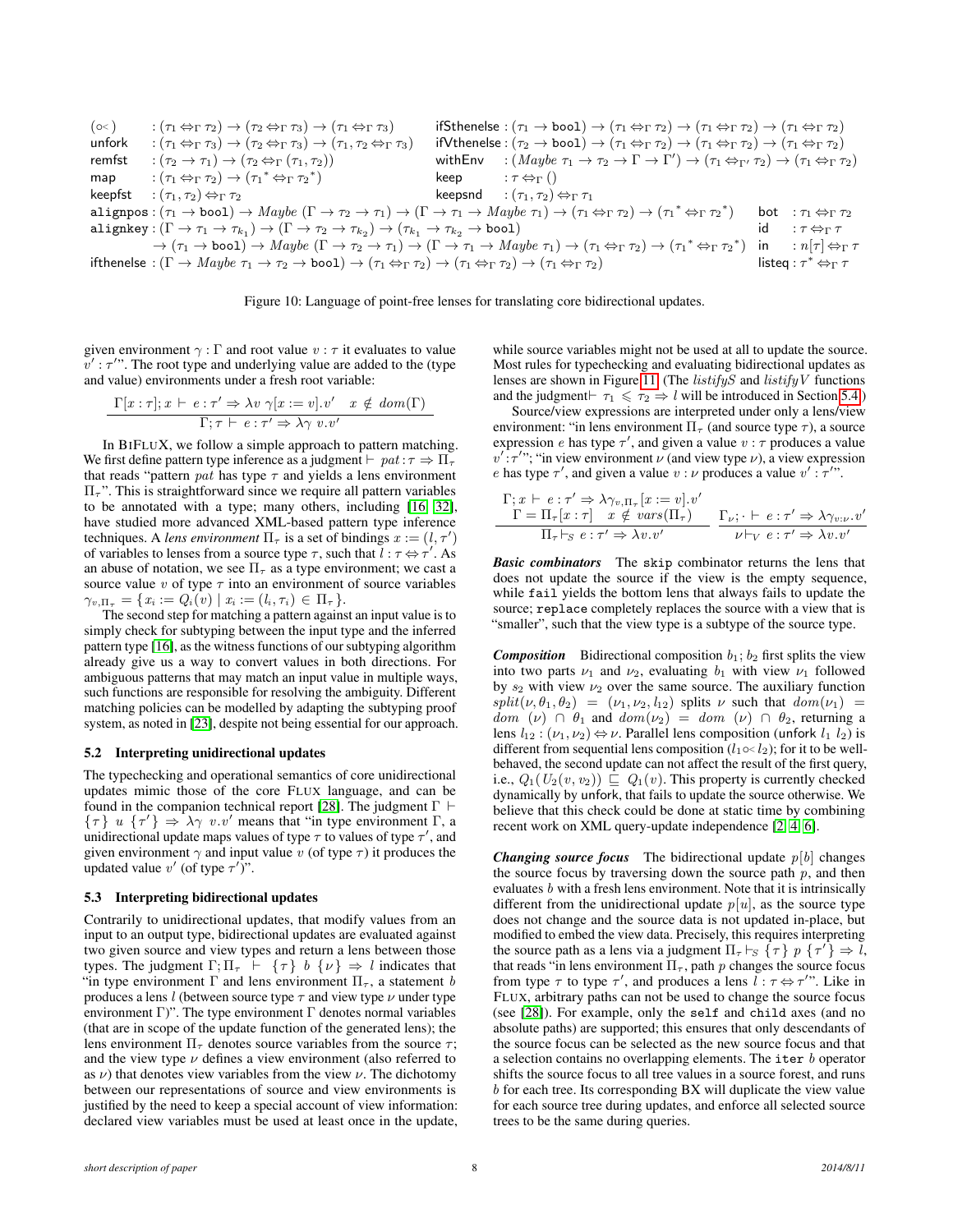# <span id="page-8-0"></span> $\Gamma;\Pi \vdash \{\tau\}\;s\;\{\nu\}\Rightarrow l$



Figure 11: Bidirectional update well-formedness and semantics.

*Changing view focus* The operation  $[b]e$  changes the view focus according to the non-source expression  $e$ , and then evaluates  $b$ for the intermediate view<sup>[7](#page-8-1)</sup>. The judgment  $\Gamma \vdash_V \{\tau\} e \{\nu\} \Rightarrow l$ indicates that "in type environment  $\Gamma$ , expression e changes the view focus from type  $\nu$  to type  $\tau$ , and produces a lens  $l : \tau \leftrightarrow \Gamma \nu$ " [\[28\]](#page-11-27). Note that, to be successfully interpreted as a "backward" lens, the expression e may only add information to the view, since all view information must be used to update the source; this implies that only a restricted subset of our path language that can be statically checked to be injective [\[28\]](#page-11-27) can be used to change the view focus. The operation view  $x := e$  in b removes a view variable x from the current view environment without loss of information (with the view expression  $e$  evidencing how  $x$  can be computed from the other view variables), followed by running  $b$ .

*Conditionals* The conditional operations ifS, ifV and if choose between two statements  $b_1$  or  $b_2$  according to a boolean expression e, and differ subtly on the bidirectional behavior of the underlying lenses (see [\[27\]](#page-11-10)), given that e is a source, view or normal expression. The same rationale is applied to case expressions [\[28\]](#page-11-27)).

*Source-view alignment* The alignment operations alignpos and alignkey synchronize source and view forests. They 1) uniformize the source and view types into lists using  $listifyS$  and  $listifyV$ , 2) align source and view elements using matching algorithms [\[1\]](#page-11-16) on lists by position or by keys —calculated as paths on the current source/view— and 3) run the statement  $b$  for matching source/view pairs, the create statement  $c$  for unmatched source elements or the recover statement  $r$  for unmatched source elements. Create statements are interpreted unidirectionally using a judgment  $\Gamma\vdash_{\mathtt{create}} \{\tau_2\}$   $c \{\tau_1\} \Rightarrow \lambda_m \gamma \; v_2 \ldots v_1$ , saying that "in type environment Γ, a create statement c between source type  $\tau_1$  and view type  $\tau_2$  returns an optional function (denoted by  $\lambda_m \cdot \cdot \cdot$ ) that given an environment  $\gamma : \Gamma$  and a view value  $v_2$  creates a source value  $v_1$ ". In reverse direction, the judgment  $\Gamma\vdash_{\text{recover}} r \{ \tau_1 \} \Rightarrow \lambda \gamma v_1.mv_1$ states that "in type environment  $\Gamma$ , a recover statement r for a source type  $\tau_1$  returns a function that given an environment  $\gamma : \Gamma$ and a source value  $v_1 : \tau_1$  returns an optional recovered source value  $mv_1$ : Maybe  $\tau_1$ ". Note that our alignment operations receive a source predicate e denoting which source values have a correspondence to view values; the underlying lenses enforce that newly created source values must satisfy e, while recovered source values do not originate from the view and must not satisfy e.

<span id="page-8-1"></span><sup>&</sup>lt;sup>7</sup> We use  $x_V$  as a special internal view variable to accommodate the intermediate view as a record type.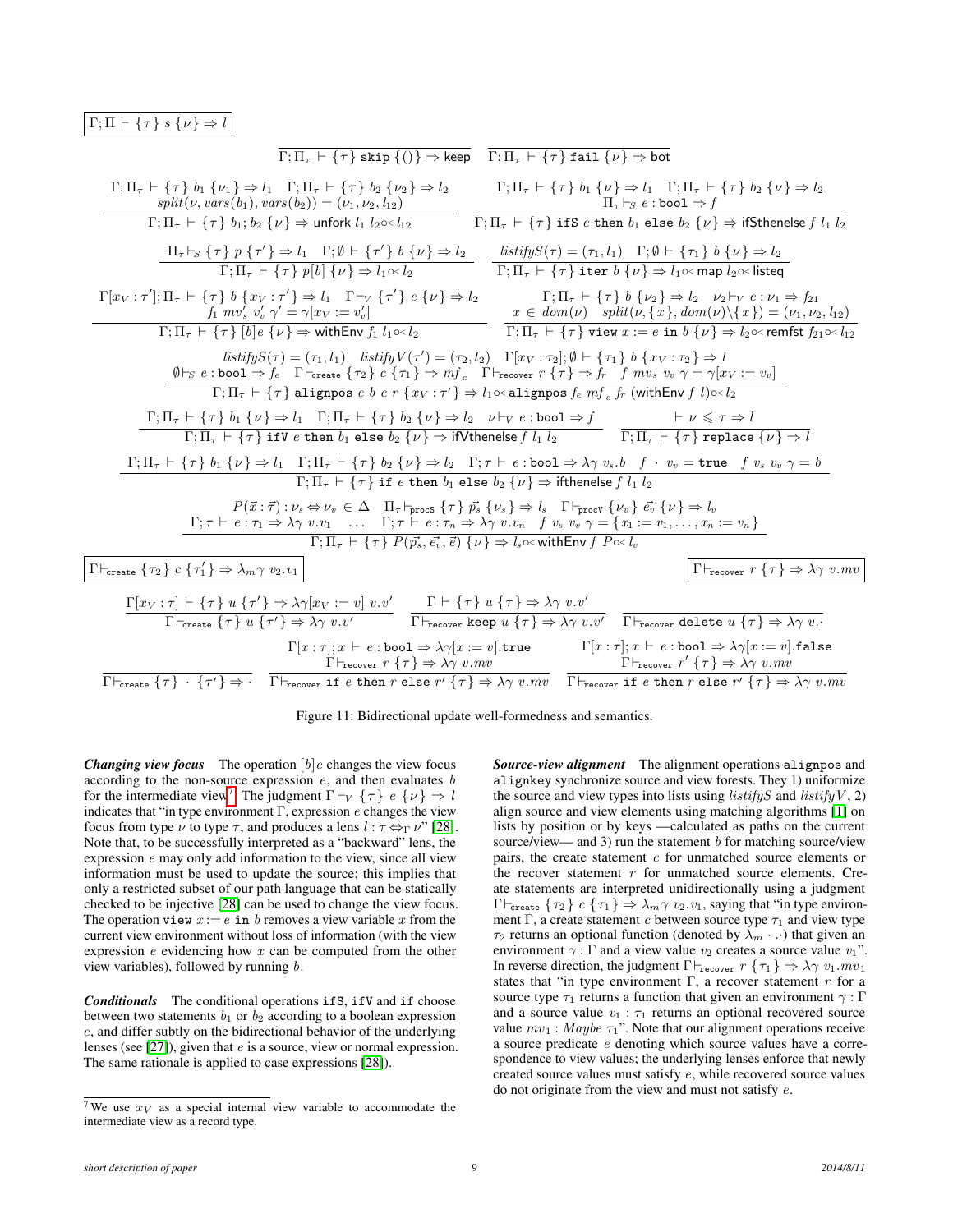*Procedures* Procedure calls  $P(\vec{p_s}, \vec{e_v}, \vec{e})$  are interpreted under a new type environment computed from the argument expressions  $\vec{e}$ . The new lens environment is computed from the source paths  $\vec{p}_s$ , via a judgment  $\Pi_\tau \vdash_{\text{procs}} {\{\tau\}} \vec{p} \{\nu_s\} \Rightarrow l$ , and the new view environment is computed from the non-source expressions  $\vec{e_v}$  via a judgment  $\Gamma \vdash_{\text{procV}} {\{v_v\}} \vec{e} {\{v\}} \Rightarrow l$ . The semantics of a BiFluX program is given by converting a set  $\Delta$  of procedure declarations  $P(\vec{x} : \vec{\tau}) : \nu_s \Leftrightarrow \nu_v \triangleq s$  into a set  $\Delta \Leftrightarrow$  of lenses  $P =$  $l: \nu_s \Leftrightarrow \{x_1:\tau_1,\ldots,x_n:\tau_n\} \nu_v$ , according to the following derivation:

$$
\frac{\{x_1:\tau_1,\ldots,x_n:\tau_n\}\cup \nu_s\cup \nu_v;\Pi_{\nu_s}\vdash \{\nu_s\} \ s \{\nu_v\} \Rightarrow l}{f \ v_s \ v_v \ \gamma = \gamma \cup \gamma_{v_s:\nu_s} \cup \gamma_{v_v:\nu_v}}\n\vdash P(\vec{x}:\vec{\tau}): \nu_s \Leftrightarrow \nu_v \triangleq s \Rightarrow P = \text{withEnv } f \ l
$$

## <span id="page-9-1"></span>5.4 Type normalization

The semantics of our core language relies instrumentally on subtyping to match source and view types. The simplest example is the replace bidirectional update, that requires the view type  $\tau_2$  to be "smaller" than the source type  $\tau_1$  (Figure [11\)](#page-8-0), according to a judgment  $\vdash \tau_2 \leq \tau_1 \Rightarrow l$  that returns as evidence a lens  $l : \tau_1 \Leftrightarrow \tau_2$ . As the reader may guess, we could compute  $\vdash \tau_2 \leq \tau_1 \Rightarrow l$  by checking for subtyping between  $\tau_2$  and  $\tau_1$  ( $\vdash \tau_2 < \vdots \tau_1 \Rightarrow c$ ) and lifting the resulting canonizer into a lens. But, before doing so, we must verify that: the view type  $\tau_2$  is unambiguous, a requirement to lift c into a lens lift c; and the source type  $\tau_1$  is unambiguous, since the ucast function of the canonizer does not consider the original source and a naive implementation of an update would potentially discard source information projected away by the lens.

As an example, recapitulate the source database of books used in Section [2](#page-1-0) and imagine how we could evaluate a simple update:

## REPLACE \$source/books/book/title WITH \$view

using a list  $title[string]^*$  as the view type. Consistently with the unidirectional semantics for paths [\[28\]](#page-11-27), the evaluation of the source path as a lens traverses down the source tree and keeps only titles, destroying element labels and replacing all authors for the empty sequence, and modifies the source focus to the intermediate type  $(\text{title}[\texttt{string}],(),()^*)^*$ . Then replace checks for subtyping between the view type and the intermediate type, producing a mediating canonizer. Since the intermediate type is ambiguous, the upcasting function of the canonizer would translate a view sequence [title["mybook"]] into an intermediate value  $[(title["mybook"], ((), []))]$ , that would in turn lead to an updated source  $books[[book[(title["mybook",(aut_1, []))]]]$ . This is clearly unsatisfactory as it would discard the entire book database except the first author  $aut_1$  of the first book!

*Source and view normalization* To avoid these problems, we introduce *type normalization* procedures that simplify regular expression types into unambiguous ones while carefully preserving the original markup information that keeps trace of hidden information. Namely, we define a *source normalization* procedure  $normS(\tau) = (\tau', l)$ , that normalizes a source type into an unambiguous subtype  $\tau'$  together with a lens  $l : \tau \leftrightarrow \tau'$ , and a *view normalization* procedure  $normV(\tau) = (\tau', l)$ , that normalizes a view type into an unambiguous subtype type  $\tau'$  together with a lens  $l : \tau \leftrightarrow \tau'$ . Their main difference is that they compute lenses in opposite directions, suggesting that source normalization may abstract ambiguous information (like redundant choices) while view normalization may not [\[28\]](#page-11-27). We do not claim that our normalization procedures are complete, in the sense that they can disambiguate any ambiguous type, but when they (statically) do succeed the normalized types are unambiguous. In a nutshell, we try to normalize a source type using automata reduction techniques [\[10,](#page-11-25) [31\]](#page-11-26), and derive a lens between the ambiguous and unambiguous types; we only normalize view types into isomorphic types. Furthermore, we evaluate source paths in a two-phased semantics: a path is interpreted as a completely information-preserving lens, that just marks unselected source types  $\tau$  with a special tag  $\boxed{\tau}$  instead of replacing them for the empty sequence; and tagged types are to be removed during source normalization, that already requires special handling anyway.

*Normalized subtyping and listification* We are now ready to safely define  $\tau_1 \leq \tau_2$  as the following judgment:

$$
\underset{\uparrow}{normS(\tau_2) = (\tau_2', l_2) \ norm \ V(\tau_1) = (\tau_1', l_1) \ \vdash \ \tau_1' <: \tau_2' \Rightarrow c}{\vdash \ \tau_1 \leq \ \tau_2 \Rightarrow l_1 \circ \text{lift } c \circ \text{cl}_2}
$$

Unlike iteration for unidirectional updates, that changes the focus to all the atomic elements in a forest and updates their values (and types!) independently, bidirectional iteration is type-preserving and involves updating a source sequence with view information and somehow fitting it back into a shape that conforms to the source type. Since *shape alignment* is an intractable problem for arbitrary source and view types [\[26\]](#page-11-23), we uniformize source and view types into lists of (choices of) atomic types according to two functions:

$$
elems(\tau') = \{\alpha_1, \dots, \alpha_n\} \quad (\alpha_0 \mid \dots \mid \alpha_n)^* \text{ unambiguous}
$$
  
\n
$$
normS(\tau) = (\tau', l) \mid \tau' < : (\alpha_0 \mid \dots \mid \alpha_n)^* \Rightarrow c
$$
  
\n
$$
listifyS(\tau) = ((\alpha_0 \mid \dots \mid \alpha_n), l \circ \text{lift } c^{-1})
$$
  
\n
$$
elems(\tau') = \{\alpha_0, \dots, \alpha_n\} \quad (\alpha_0 \mid \dots \mid \alpha_n)^* \text{ unambiguous}
$$
  
\n
$$
normV(\tau) = (\tau', l) \mid \tau' < : (\alpha_0 \mid \dots \mid \alpha_n)^* \Rightarrow c
$$
  
\n
$$
listifyV(\tau) = ((\alpha_0 \mid \dots \mid \alpha_n), lift \ c \circ l)
$$

Note that the uniformized list types may be more flexible supertypes, e.g.  $(\alpha_1, \alpha_2)^* < (\alpha_1 | \alpha_2)^*$ , allowing more values than those that fit the real type. While this does not pose a problem with the foreach semantics of plural high-level updates, it may lead to runtime errors for UPDATE FOR VIEW updates over intricate structures. An alternative is to statically check for type equivalence in listifyS, supporting only pure source lists. The function  $elements : Type \rightarrow$  ${A}$  *tom* } returns the set of atomic types in a sequence type.

## <span id="page-9-0"></span>6. BIFLUX to Core Update Normalization

In this section, we formalize the translation from the high-level BIFLUX language to the core language presented in Section [4,](#page-4-0) highlighting the significant gap between them. This process is usually referred to as *normalization* in languages like XQuery and FLUX. We define two main normalization functions that interpret statements as bidirectional  $[\![ - ]\!]_{stmt}^b$  and unidirectional updates  $[\![ - ]\!]_t^u$  Most translation rules are straightforward and a few  $\left[\begin{matrix} -\end{matrix}\right]_{2}^{u}$ . Most translation rules are straightforward and a few interesting ones are shown in Figure 12; the complete set can interesting ones are shown in Figure [12;](#page-11-31) the complete set can be found in [\[28\]](#page-11-27). Simple bidirectional updates are translated by a function  $[-\phi]_{p,d}^b(e_s, e_v, \vec{x} = \vec{e})$ , where the extra parameters group the WHERE clauses of the update into a source selection expression  $e_s$ , a view selection expression  $e_v$  and a sequence of view bindings  $\vec{x} = \vec{e}$ ; these triples are parsed from a set of conditions, according to their source/view tags, by a function  $\llbracket - \rrbracket_{Conds}$ . Simple unidirectional updates are translated by a function  $[\![...]\!]_{\nu pd}^u(e)$ ,<br>where e is the conjunction of all the WHERE clauses of the update where  $e$  is the conjunction of all the WHERE clauses of the update.

For special UPDATE FOR VIEW statements, the splitVStmt function parses a VStmt into a matching statement and two optional unmatched-view and unmatched-source statements. Optional unmatched-view statements are translated using a function  $\left[\begin{array}{c} \begin{bmatrix} - \end{bmatrix}_{\text{a}}^{\text{c}}(mpat) \end{array}\right]$  that takes an extra optional view pattern and re-<br>turns a core create undate: if no IBMATCHV clause is defined, the *U* turns a core create update; if no UNMATCHV clause is defined, the  $U$ function of the underlying lens will be evaluated without an original source. Optional unmatched-source statements are translated using a function  $[\![\ ]\!]_{MStmt}^r(mp)$  that takes an extra optional source pattern and returns a core recover update; if no UNMATCHS clause is defined, all unmatched source elements are deleted by default.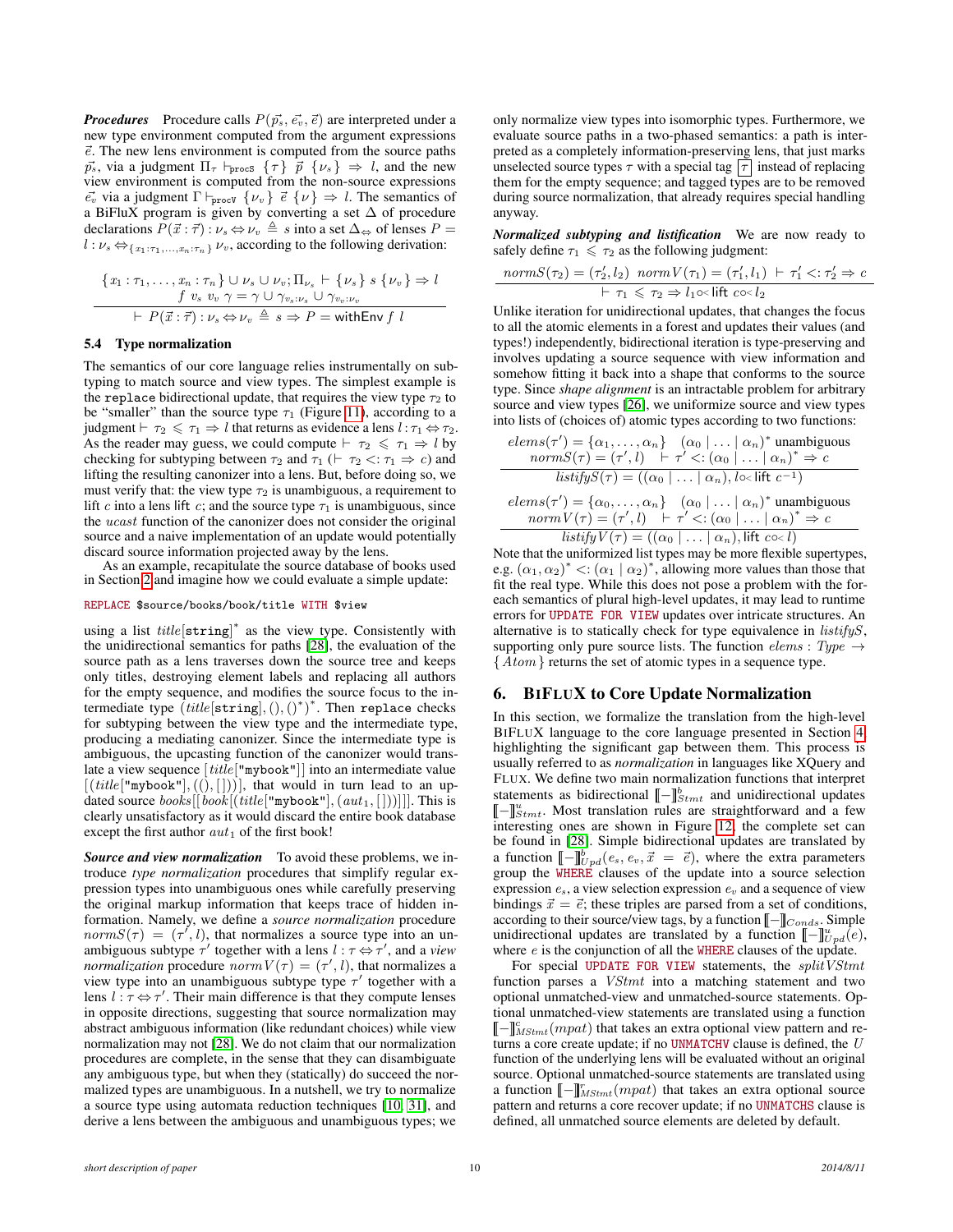The translation denotes a partial function from high-level BI-FLUX to core BIFLUX. For example, INSERT is not supported for bidirectional updates, UPDATE FOR VIEW is not supported for unidirectional updates, and CREATE or KEEP are only supported under UNMATCHV or UNMATCHS clauses, respectively. We assume that paths and expressions are expressed in terms of our core languages; this is standard practice as normalization of XQuery expressions or XPath paths can be done independently. To simplify the presentation, we also assume explicit SOURCE and VIEW tags, though our implementation is elaborated to implicitly distinguish between source/view/normal expressions, using the additional environment information available at the time of typechecking the core language.

# <span id="page-10-0"></span>7. Related Work

*XML update languages* Several XML update languages have been proposed, including (among many others) XQuery! [\[15\]](#page-11-12), FLUX [\[8\]](#page-11-11) and the standard W3C XQuery Update Facility [\[30\]](#page-11-13). Even though the specification style, expressiveness and semantics of the XML updates that can be written may vary significantly, they all focus on updating XML documents in-place, i.e., updating selected parts of an XML document, keeping the remaining parts of the document unchanged. This means that update programs can be seen as unidirectional transformations that insert, delete or replace elements in a source document and produce an updated document conforming to a new target type. XML Updates in BIFLUX are different in that they determine how to update a source document (using some view information) while preserving its source type. This poses different (BX-related) challenges on how to deal with non-inplace updates (like UPDATE FOR VIEW statements that may change the cardinality of a sequence instead of updating each element), and therefore how to modify the remaining parts of the source document (e.g., by changing branching decisions) to accommodate the new data so that the updated source fits into the same type.

*XML view updating* In [\[12\]](#page-11-2), the author studies the problem of updating XML views of relational databases by translating view updates written in the XQuery Update Facility into embedded SQL updates. The work of [\[22\]](#page-11-6) supports updatable views of XML data by giving a bidirectional semantics to the XQuery Core language. The semantic bidirectionalization technique of [\[24\]](#page-11-8) interprets various XQuery use cases as BXs by encoding them as polymorphic Haskell functions. The Multifocal language [\[25\]](#page-11-7) allows writing high-level generic XML views that can be applied to multiple XML schemas, producing a view schema and a lens conforming to the schemas. In the four approaches, the programmer writes a view function and the system derives a suitable view update translation strategy using built-in techniques that he can not configure. In BIFLUX, he writes an update translation strategy directly as an update (over the source) and the system derives the uniquely related query.

*XML bidirectional languages* Many bidirectional programming languages support tree-structured or XML data formats. Two popular XML bidirectional languages are XSugar [\[7\]](#page-11-1) and biXid [\[21\]](#page-11-5), that describe XML-to-ASCII and XML-to-XML mappings as pairs of intertwined grammars. While XSugar restricts itself to bijective grammars, biXid considers nondeterministic specifications and BXs are inherently ambiguous. Most functional bidirectional programming languages are based on lenses [\[13,](#page-11-9) [18,](#page-11-4) [26,](#page-11-23) [27\]](#page-11-10), and follow a combinatorial style that puts special emphasis on building complex lenses by composition of smaller combinators. Depending on the choice of combinators, lens languages can become very powerful at specifying application-specific behavior [\[1,](#page-11-16) [26,](#page-11-23) [27\]](#page-11-10). However, their lower-level nature also induces a more cumbersome programming style that makes it impractical and often unintuitive for users to build non-trivial BXs by piping together several small, surgical steps.

BIFLUX features a new programming by update paradigm, that enables the high-level syntax of relational languages such as XSugar and biXid while providing a handful of intuitive update strategies. Remember the huge gap between our high-level BIFLUX language (variables, procedures) and the core lens language that gives it semantics (canonical "point-free" combinators). In [\[19\]](#page-11-32), we have proposed a simple treeless functional language for writing total put (or update) functions, such that existence of a well-behaved lens can be checked statically, and corresponding total get (or query) functions can be derived automatically. The most significant and innovative difference in BIFLUX is again the declarative surface language used to specify BXs as bidirectional update programs, at a notably higher-level of abstraction than native put functions.

Quotient lenses [\[14\]](#page-11-3) propose loosening lenses modulo equivalence relations, for easing the processing of ad-hoc data formats. To enable compositional reasoning, most interesting quotient lens combinators (concatenation, union, iteration) require the equivalence relations to be decomposable. At first glance, we could lift our core lens language into quotient lenses to allow seamless composition with (subtyping) canonizers. However, since our notion of equivalence is not decomposable for ambiguous types, this would not overcome the need for our type normalization procedures.

# <span id="page-10-1"></span>8. Conclusions

In this paper, we propose a novel *bidirectional programming by update* paradigm that comes to light from the idea of extending a traditional update language with bidirectional features. Under the new paradigm, programmers write bidirectional updates that specify how to update a source document to reflect additional view information. We substantiate with examples that this enjoys a better tradeoff between the expressiveness and declarativeness of the written bidirectional programs, by allowing users to write directly, in a friendly notation and at a nice level of abstraction, a view update translation strategy that bundles all the pieces to build a BX.

To demonstrate the potential of this paradigm, we designed BI-FLUX, a type-safe high-level bidirectional XML update language. We have fully implemented BIFLUX in Haskell and the code, together with additional examples, is available from the project's web-site<sup>[8](#page-10-2)</sup>. Our tool translates source and view DTDs into Haskell type declarations using the HaXml package<sup>[9](#page-10-3)</sup>, and interprets bidirectional updates as bidirectional lens transformations between the given schemas in a robust manner: the implementation of the core-to-lens translation is strongly-typed, serving as a proof of soundness that helped us catching early programming errors at compile-time; and the bidirectional semantics is completely guided by an underlying lens language, whose correctness has been shown separately in [\[27\]](#page-11-10). To support a flexible design, with arbitrary conditionals, case statements and expressions, the statically generated lenses may undergo runtime checks (for particular source and view documents) to ensure that the underlying update and query functions are well-behaved.

As future work, we plan to provide more static guarantees to BIFLUX by incorporating existing path-query static analyses, implement more powerful pattern type inference algorithms to avoid excessive annotations, and extend the class of bidirectional updates that can be written by integrating user-defined lenses for defining source and view foci. We also plan to improve the efficiency of our prototype for large XML databases by exploring optimizations to the underlying lens language, including incremental update translation. To empirically study the practical impact of BIFLUX, we are currently undergoing a larger model-based code testing use case.

<span id="page-10-2"></span> $^8$ <http://www.prg.nii.ac.jp/projects/BiFluX>

<span id="page-10-3"></span><sup>9</sup> <http://hackage.haskell.org/package/HaXml>